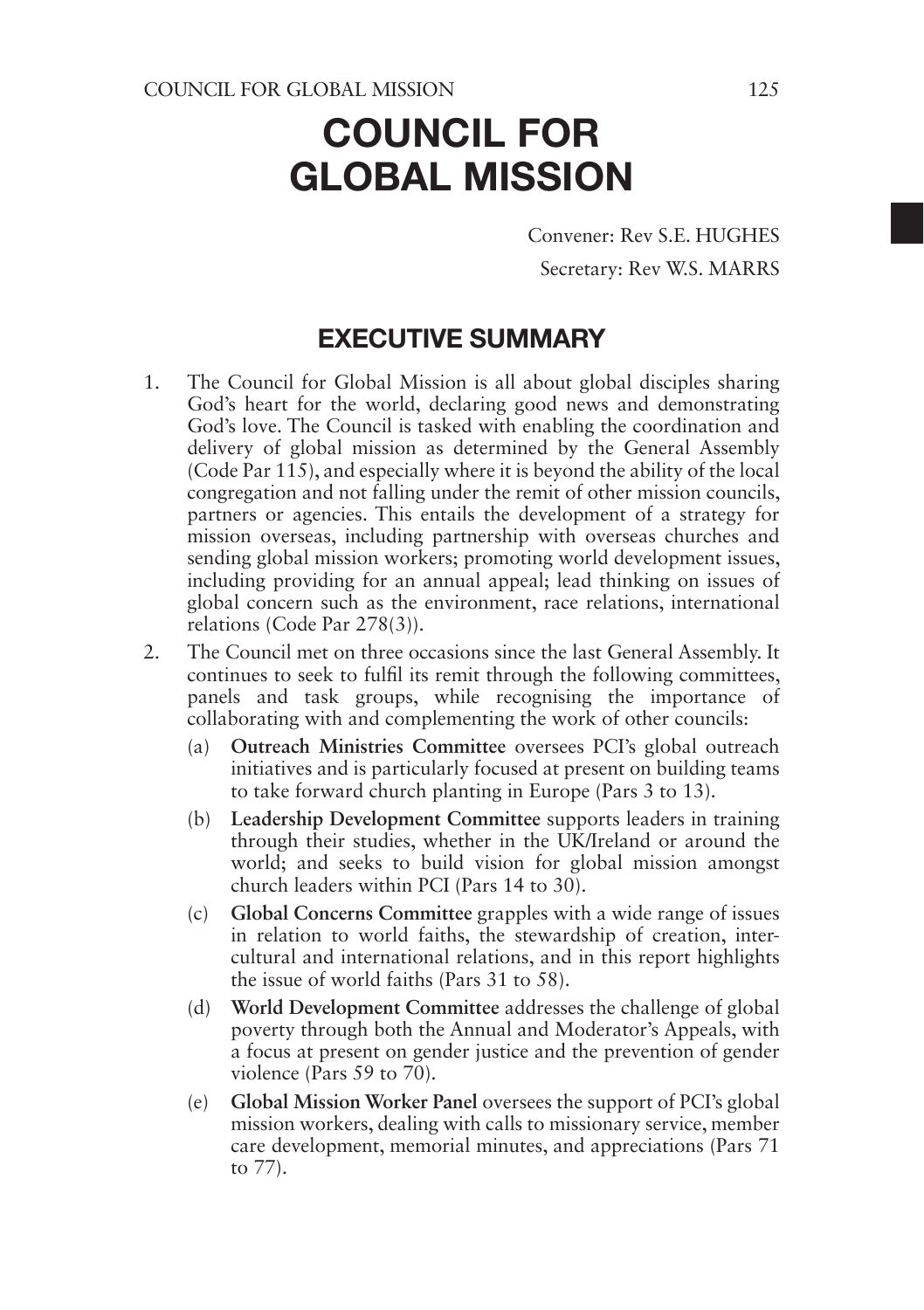- (f) **Global Mission Partnership Panel** deals with all partnership related matters, including allocation of grants (Pars  $7\overline{8}$  to 83).
- (g) **Business and Finance Panel** handles matters of strategy, finance, property, staffing, and risk analysis (Pars 84 to 87).
- (h) **Vision Building Task Group** has been facilitating a review of the Council's vision, structures and communication (Pars 88 to 94).

# OUTREACH MINISTRIES COMMITTEE

- 3. The Outreach Ministries Committee seeks to initiate and support PCI's global outreach, identifying strategic areas of focus: church planting and evangelism; healthcare mission; conflict resolution; mission through education; integral mission and Bible poverty.
- 4. In collaboration with the Council's Partnership and Global Mission Worker Panels, the committee seeks to share with PCI's global mission partners and to support global mission workers, concentrating on the 22 global mission workers who have a clear outreach focus to their work with seven partners in seven countries. The committee met on two occasions in the past year and reports as follows.
- 5. **Challenges:** There are many challenges in world mission today and Western Europe, in particular, has been found to be hard ground for the gospel. While PCI engagement has drawn to a close in Torre del Mar, Spain; Porto Mantovano, Italy; and with the Gujarati community in London, some may conclude that it would be better for PCI to concentrate its efforts closer to home and leave mission in broader Europe to others. Hebrews 10:35 and 39 tell us: "Do not throw away your confidence… we are not those who shrink back and suffer loss, but those who have faith to obtain life!"
- 6. **Encouragements:** Following on from a split in the congregation two years ago, the Presbyterian Church of East Africa (PCEA) UK Outreach is now finding its feet again, growing and developing as a congregation. What was a first generation congregation with a chaplaincy mindset, is increasingly becoming a second generation congregation with a fresh focus on cross-cultural outreach and today it contains not only Kenyans but a growing number of other nationalities.
- 7. In Porto, Portugal, the Comunidade Pedras Vivas church plant formally welcomed its first church members when 12 people were received on profession of faith. With the arrival of Chris and Rachel Humphries, along with their two small children, the committee feels there is now a strong team in place, comprising both global mission and national workers, to carry the mission forward.
- 8. **Church Planting and Evangelism Task Group:** Great challenges also mean great opportunities and there is both challenge and opportunity for PCI to see itself as a church planting denomination, not just in Ireland but globally. This task group was set up by the committee to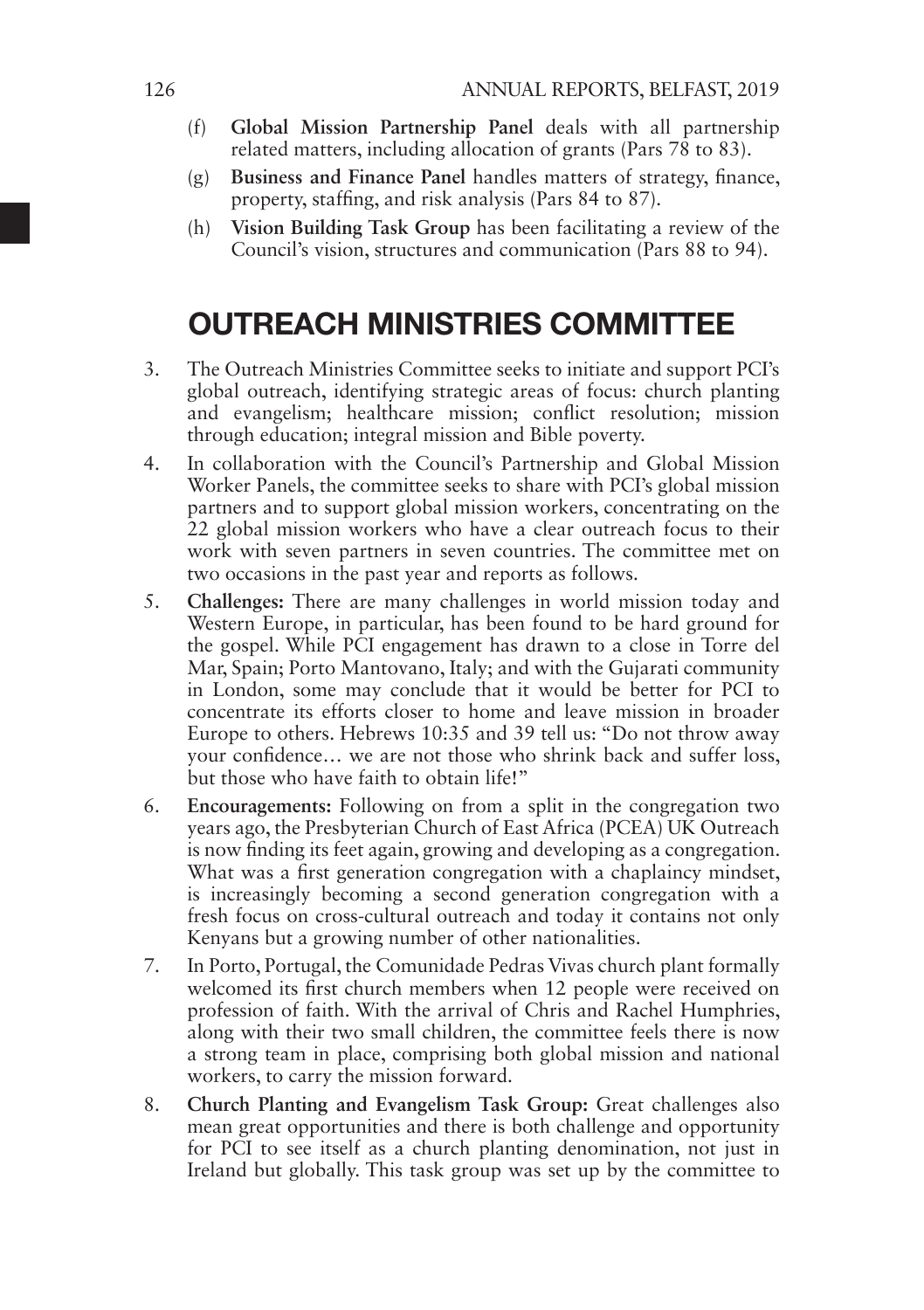learn from present and past evangelism initiatives and to plot a way forward if the Council is to attempt further church planting initiatives in Europe. As well as conducting research and consulting those involved in global mission, the task group has also benefited from consultation with the Council for Mission in Ireland which is engaged in several successful church planting initiatives.

- 9. While the task group hopes to bring a final report in 2020, preliminary conclusions include the following:
	- (a) There are significant questions over the current, established model of partnership when it comes to engaging in church planting. Theological differences and lack of missional outlook are just two of the areas highlighted. Indeed, it may be more appropriate to talk of networking or collaborating with similar mission-minded churches and organisations.
	- (b) A church plant ought to be a missional community, outward focused rather than inward looking.
	- (c) PCI global mission workers should work as part of a church planting team comprising those sent by PCI and also national Christians.
	- (d) There is need for flexibility, adopting an approach such as the one found in Acts 15, that defines certain core values and other issues that may change according to culture (e.g. baptism). Decisionmaking ought to take place primarily in the local context, not least with whatever 'partners' we may be working alongside. It is also important, as a guideline, to convey our trust in those whom we have sent out to serve as global mission workers. Outside of Ireland, the church plant may not end up looking exactly like a PCI congregation as we know it here in Ireland. The name 'Presbyterian' or even the use of the word 'church' may not be properly understood or make people guarded. The result may be the planting of a Presbyterian Church but with a small 'p'!
- 10. Containers for Malawi Task Group: The Malawi Containers Group, although an independent group, has been largely comprising PCI members. It has served to great effect over many years as a practical way of mission involvement for the church in Ireland, including PCI congregations, PWs, knitting groups, and many others. It has also provided much-needed medical and educational resources for Malawian institutions. Due to charity regulations and other logistical changes, decisions were required concerning the future of the Container Group, and a task group was set up by the committee to explore whether the Container Group ought to be reconstituted and, if so, whether it would remain independent or come under the supervision of the Council for Global Mission.
- 11. There continues to be strong, grassroots support for sending out containers and some 40 representatives from different congregations attended an open meeting to explore options for the future of the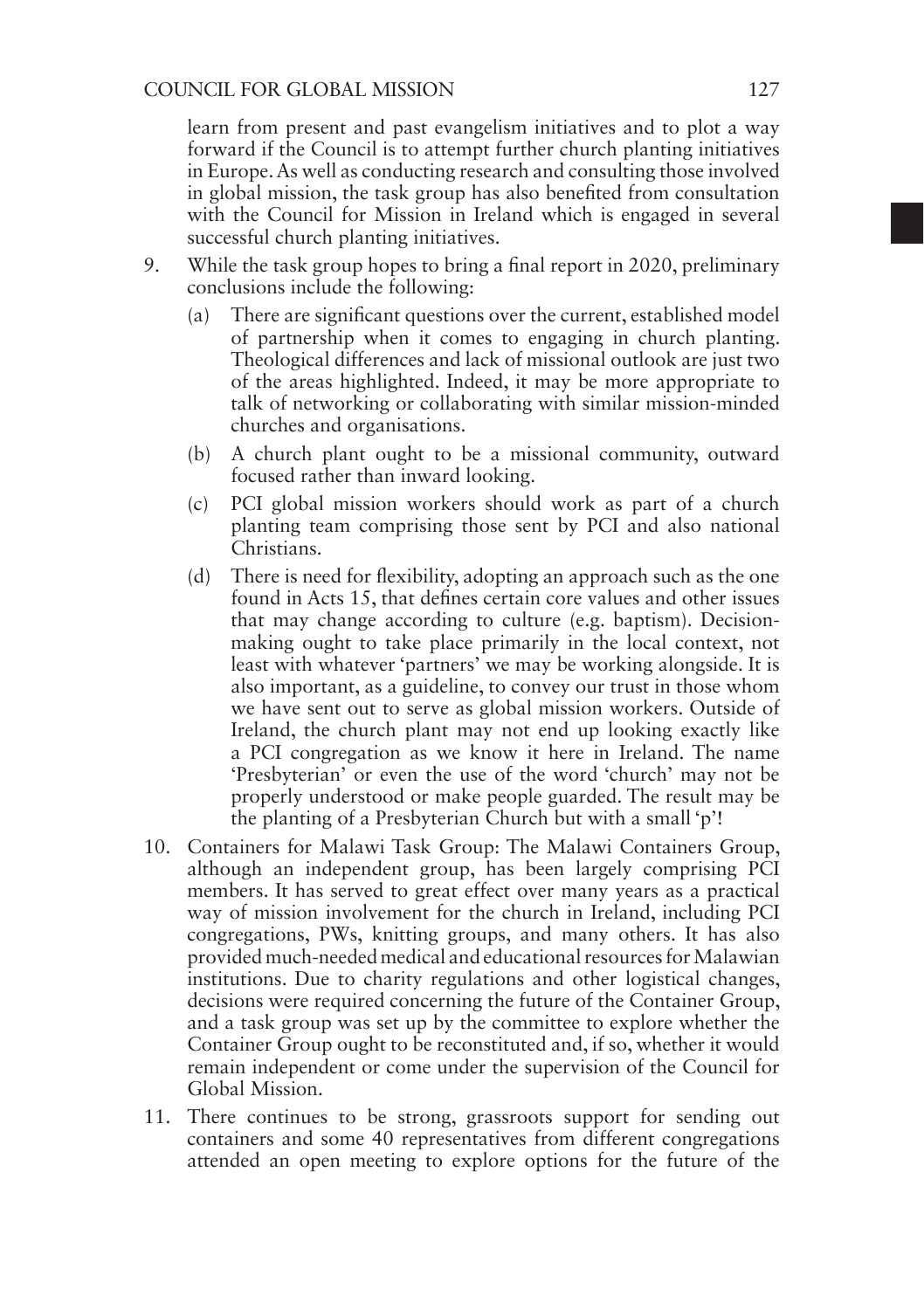Malawi Container Group. Feedback on the sending out of containers was largely very positive, although it was recognised that tighter controls would be needed over the items being sent and there were frustrations about lack of feedback from recipients as to whether items were useful or even had reached their intended destination. While the vast majority at the meeting hoped that the sending out of containers would continue, there were few able to commit the necessary time and energy to manage and run such a group. The Container Task Group was likewise unable to identify enough volunteers to provide effective administrative oversight and practical help for the sorting of goods received for shipment and it was clear that the PCI Mission Department does not have the capacity to take on such extra responsibilities.

- 12. While many of the goods for shipment are donated free of charge, the costs related to shipping, transportation and duty are rising continually, coupled with fluctuations in the value of sterling in recent years. These rising costs have brought into question the cost effectiveness of shipping goods, indeed many of the goods shipped can now be purchased within Malawi itself. There have also been personnel changes within the freight handling company within Malawi, requiring new working relationships to be forged.
- 13. There is no doubt that the containers have been greatly appreciated as a means of support, especially for the educational and medical institutions of the church, but after much deliberation and heaviness of heart, considering all of the above reasons, the task group recommended that the Container Project be brought to a conclusion at the end of 2019. Items for shipment will be collected for one final container to be sent at the end of this year. Beyond this, it is hoped to encourage those who have been so actively involved in this project over the years to identify other suitable avenues for supporting the work of global mission in Malawi today.

DAVID STEELE, Convener

### LEADERSHIP DEVELOPMENT COMMITTEE

- 14. Recognising the growth and vitality of the church in many parts of the world and the challenges such growth brings, the Leadership Development Committee works along with partner churches and institutions for the development of mature, experienced, Christian leadership around the world.
- 15. The committee's work involves liaising with the Global Mission Workers' Panel on the placement, support, review and evaluation of global mission workers involved in leadership development; liaising with the Global Mission Partnership Panel on the provision of leadership development grants to partner churches and institutions; and ensuring the story of leadership development is told widely through the PCI website, magazine articles, and prayer resources.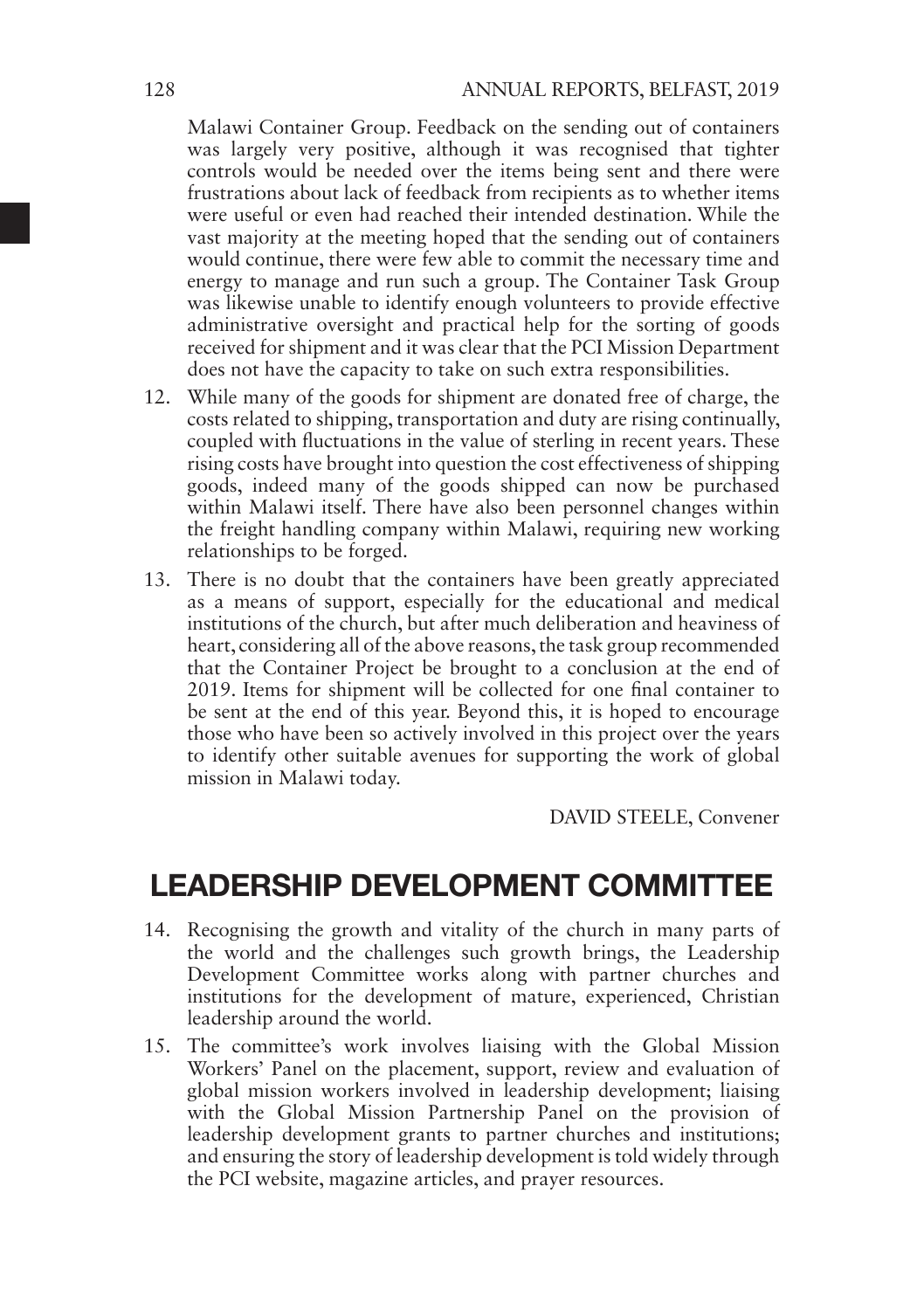- 16. The committee seeks to take to heart the warning of Michael Oh, Global Executive Director and CEO of the Lausanne Movement, about not being so focused on the academic development of leaders in training that we lose sight of them being discipled in Christ-likeness.
- 17. The committee has been pleased to welcome Pip Florit as Mission Support Officer (Partnerships) and expresses appreciation for how readily she has taken up her detailed work.
- 18. The Leaders in Training Panel continues to oversee the provision of scholarship funding for partner church 'leaders in training' whether for study in the UK, Ireland or further afield. Where required, the panel liaises with universities and colleges, ensures the provision of pastoral care, reception and orientation for leaders in training, and provides guidelines to congregations for sponsoring and supporting leaders in training.
- 19. Leader in training scholarships totalling £43,182 were approved for the year 2019 covering leaders in training in India (Gujarat), Kenya, Myanmar, Malawi, Nepal and Indonesia across a range of disciplines. It is good to note that they are studying largely in their home or neighbouring countries.
- 20. The continued support (approximately  $\text{\pounds}30,000$  p.a.) from the Lindsay Memorial Fund is much appreciated. Three leaders in training on the staff of Zomba Theological College are engaged in distance PhDs through the University of Aberdeen. They attended a summer school in Aberdeen in August 2018 and received a visit from the Leadership Development Committee convener and Leaders in Training Panel convener. Thanks are due in particular to Dr Ken Jeffery of the University of Aberdeen and the university chaplaincy for facilitating this visit so warmly. The plan is to bring the three students for a short visit to Northern Ireland in 2020 at the time of the next summer school.
- 21. The committee acknowledges the very significant role played by ministers' spouses in the Church of Central Africa Presbyterian and is considering once again how best to support their training programmes and events.
- 22. The Global Envisioning Panel seeks to envision PCI ministers and students for the ministry through providing, as and when invited by Union Theological College, a series of lectures on the Missiology Short Course and a training day for licentiate ministers. The panel also facilitates overseas missional opportunities for ministers and others in PCI's leadership as part of their sabbatical study so as to promote missiological insight and experience, not least though the witness and example of global Christian leaders, especially those experiencing persecution and hardship.
- 23. The panel recently reviewed its remit, especially for the benefit of new members. Mr Neil Harrison is welcomed in his capacity as Mission Development Officer and is well placed to encourage communication between the panel and the Global Mission Involvement Committee of the Council for Congregational Life and Witness.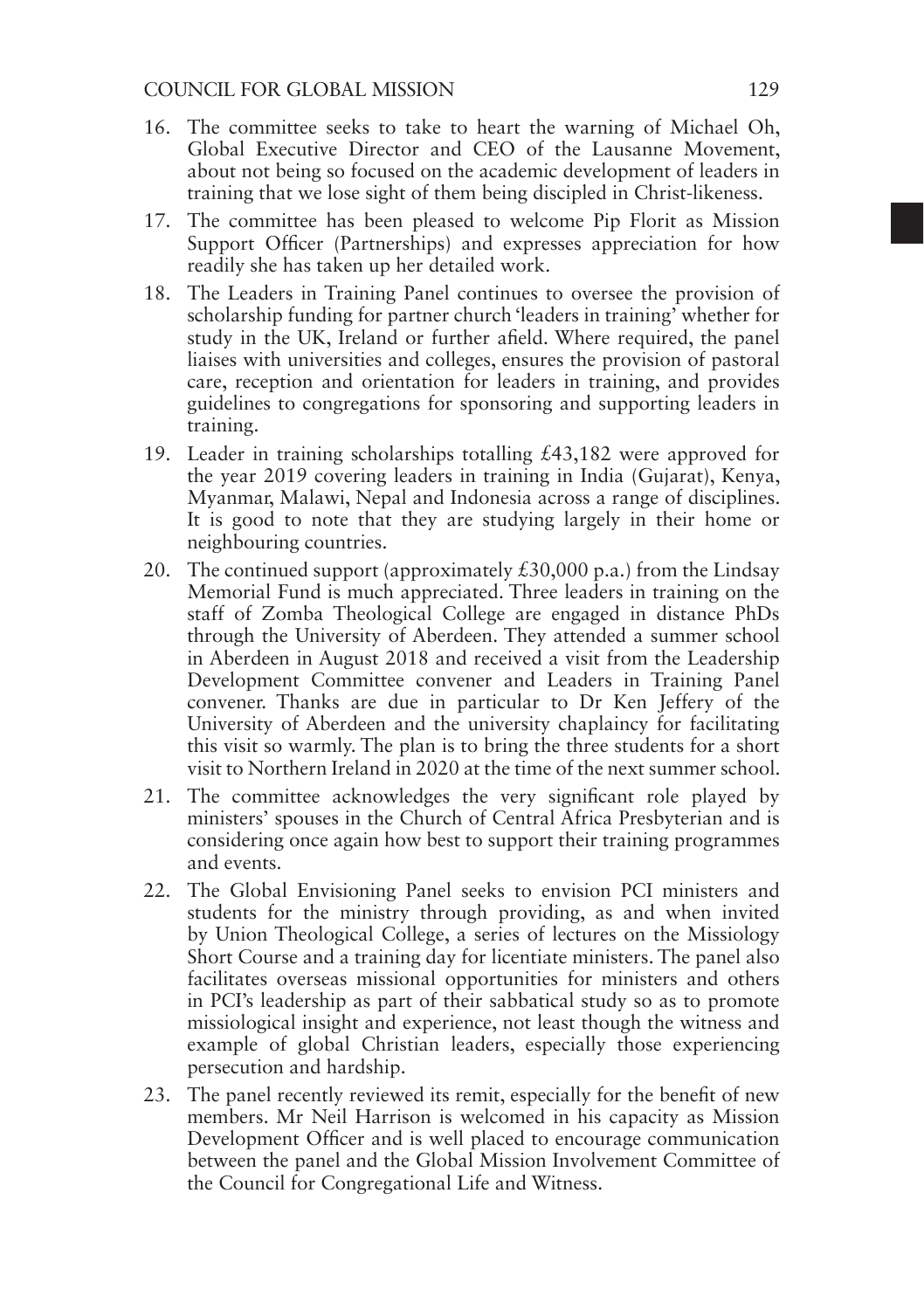- 24. In February 2019 a Licentiates' Training Day at Union Theological College was facilitated by the panel and a global envisioning trip to the Philippines for PCI church leaders, facilitated by Wycliffe Bible Translators, is currently at the planning stage.
- 25. Grants with relevance to leadership development under the Global Mission Partnership Panel have been made to Malawi – Nkhoma Synod; France – Faculté Jean Calvin; and Nepal – 'Minority Focus' (formerly known as 'Focus Nepal').
- 26. The committee warmly supports the possibility of a global mission partnership with St Petersburg Christian University, one that would open up in a strategic way opportunities for theological training and for developing relationships with marginalised protestant and reformed churches in the St Petersburg area and on into the heart of Russia.
- 27. Overseas visits with a leadership development focus have taken place to the Baltic Reformed Theological Seminary, Latvia and Faculté Jean Calvin, France (Prof Gordon Campbell); Tahan Theological College, Myanmar (Dr Ian and Pat Hart); Jordan Evangelical Theological Seminary, Jordan (Dr Martyn Cowan and the Moderator, Rt Rev Dr Charles and Mrs Barbara McMullen); Kenya, South Africa, Zambia (Rev Uel Marrs).
- 28. The committee is aware that improved communication about the work of leaders in training is needed throughout PCI. There are 'good news' stories to share. It is hoped to have leaders in training mentioned by name in the Let's Pray weekly prayer bulletin and to initiate a system of 'prayer friends' so that each leader in training may have personal support from a Council member.
- 29. Arising from Dr Ian Hart's visit to Myanmar, the committee wishes to explore supporting Tahan Theological College in attaining a much higher standard of English, both to help students engage with visiting lecturers and to have access to wider theological resources. This will hopefully be taken forward by Pip Florit when she represents PCI at a partners' consultation in Tahan due to take place in May 2019.
- 30. The committee is content that, although it may disappear under the proposed new Council structure, its work will carry on with hopefully greater efficiency through the proposed Global Mission Committee and its panels. The support given to the Leadership Development Committee at all levels from the Mission Department is again deeply appreciated.

JOHN FARIS, Convener

# GLOBAL CONCERNS COMMITTEE

31. Isaiah portrays God as global rather than parochial in his scope and mission. Isaiah writes: "The Lord Almighty will prepare a feast of rich food for all peoples" (25:6). He repeatedly lifts our eyes from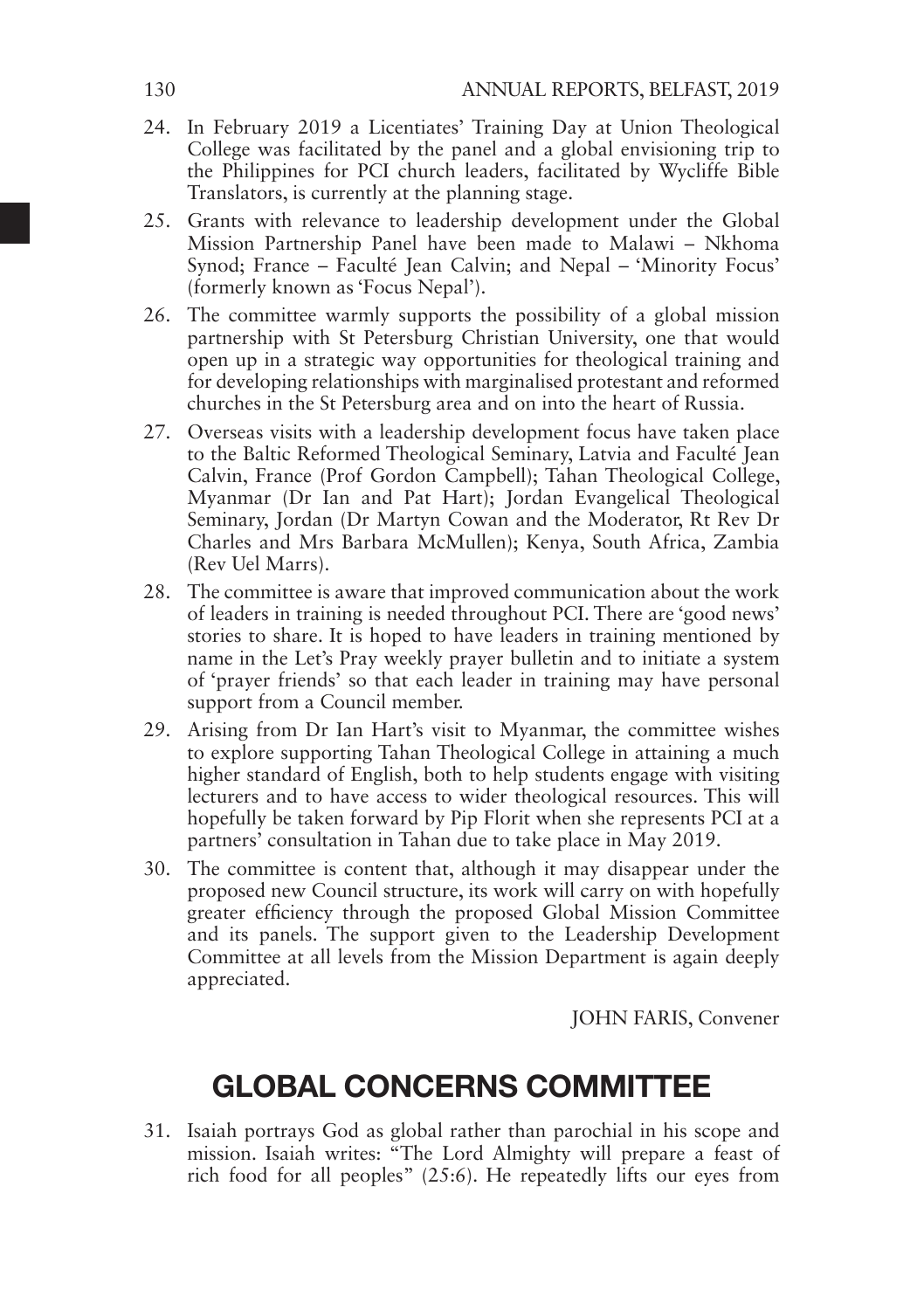the immediate and local, the mediocre and mundane, to a vision of something so much greater, grander, more global in scope.

- 32. It is something of this vision of God and his mission that the Global Concerns Committee seeks to convey as it wrestles with pertinent issues in our world today. Four panels, carrying out distinct remits, seek to lead the thinking of our denomination on issues as diverse as stewardship of creation, world faiths, international relations and intercultural relations.
- 33. The main work of the International Relations Panel this year involved seeking a better understanding of the Israeli/Palestinian situation and to engage the wider church in this discussion. To this end a conference was held at the end of November entitled, 'Hard Pressed, Not Crushed'. There were two main speakers.
- 34. The Moderator, Rt Rev Dr Charles McMullen, reported on the visit he and Barbara had made to Jordan, facilitated by PCI Mission Department and global mission workers. He spoke very movingly of the situation in which Christians often find themselves as a minority in the Middle East. For them faith grows through adversity. He also spoke very positively of the work of Jordan Evangelical Theological Seminary. The Moderator used examples from his visit to illustrate the importance of his theme, 'Building relationships – Christ's love compels  $us$ <sup>'</sup>.
- 35. The other keynote speaker was Rev Prof Yohanna Katanacho, Academic Dean at Nazareth Evangelical College who describes himself as a Palestinian, Israeli, evangelical Christian. Speaking from a conservative evangelical theological position, he challenged us deeply about our understanding of the situation for the Arab church.
- 36. He highlighted the fact that as Christians our identity is in Jesus Christ and all other allegiances are secondary to that. As an Arab Christian he could trace his heritage back to earliest Christianity and beyond into Old Testament times, yet many try to make out that evangelical Christianity is a recent import to the Middle East, allied to western imperialism. Churches like PCI can work to dispel that misunderstanding. Perhaps those attending learnt most from Yohanna's humility and deep spirituality. As an extension to the conference both speakers spoke at evening events held in Limavady and south Belfast.
- 37. The panel is aware that Yohanna was speaking out of his own background, as would anyone coming from a situation of conflict. He was helpfully introducing a Christian viewpoint which is not one that is often illustrated so clearly.
- 38. PCI was represented by its convener, Rev Dr Donald Watts, at a European Churches Conference entitled, 'Towards Peaceful Coexistence in the Middle East: Challenges and Opportunities', held at Cumberland Lodge, Windsor, in December. The timing was in recognition of the 70th anniversary of the United Nations Declaration of Human Rights", signed on 10 December, 1948.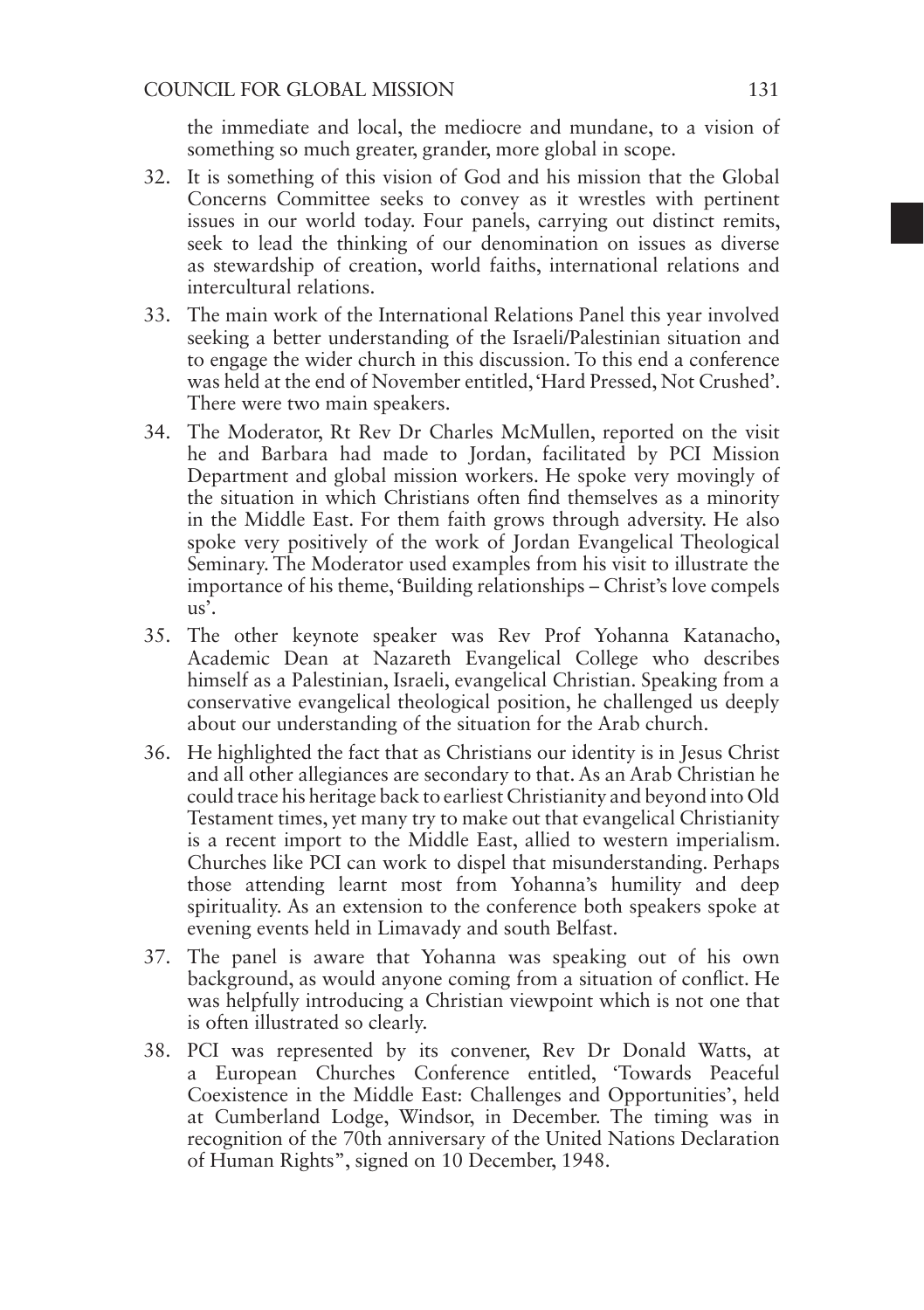- 39. As well as European church leaders there was significant participation by leaders of Middle Eastern churches, mainly Orthodox and Coptic. It was interesting that their views resonated strongly with the evangelical view expressed by Rev Prof Yohanna Katanacho. The Christian presence in the Middle East is now less than 5%, where it was once 20-30%. This is largely due to persecution and people leaving for their own safety, but it was emphasised that Christians in the area see themselves as witnesses and not victims. The only countries where there are still significant numbers of Christians are Lebanon and Egypt. In other countries the absence of a significant body of Christians is cause for concern. Again, the leaders pointed out that the Christian Church is an indigenous church and its members deserve equal citizenship.
- 40. The panel reported last year on its contacts with the churches of Lebanon and Syria, largely through PCI's historic relationship with the National Evangelical Synod of Syria and Lebanon and partner organisations. The panel hopes to further develop these contacts.
- 41. The panel is aware of the publication of a Kairos Ireland document, an Irish response to a previously published Kairos Palestine document, and appreciates the opportunity to contribute to the thinking of those who published it. The panel considers that it is for individuals to consider whether or not to endorse it.
- 42. The main focus of the Stewardship of Creation Panel this past year has been highlighting and promoting the Report on Climate Change presented and approved by the 2018 General Assembly. The panel is concerned that the report could easily 'get lost', partly because the media did not pick up on the report, but also because other issues took centre stage.
- 43. The panel is convinced of the importance of this report to the church and want to ensure it is kept on the agenda. At a recent event in Belfast, Tearfund's CEO Nigel Harris commented that the biggest challenges to reducing world poverty are conflict and climate change.
- 44. Strategies to take things forward include encouraging presbyteries to engage with the report's recommendations and writing articles for the *Herald*.
- 45. The Convener, Rev John Hanson, attended the European Churches Environmental Network Conference in Poland in October. This proved to be an informative and stimulating event.
- 46. Plans are also underway to make the panel more aware of environmental issues at home. This would include visits to local initiatives. Another area is exploring how PCI as a denomination can better model good stewardship of creation in choices made at every level of church life.
- 47. The Intercultural Relations Panel continues to lead thinking on issues relating to migration. With its impact felt both locally and globally, migration continues to be the reality for more than 244 million of the earth's population. Of these over 40 million people are internally displaced and more than 22 million are refugees. How PCI relates to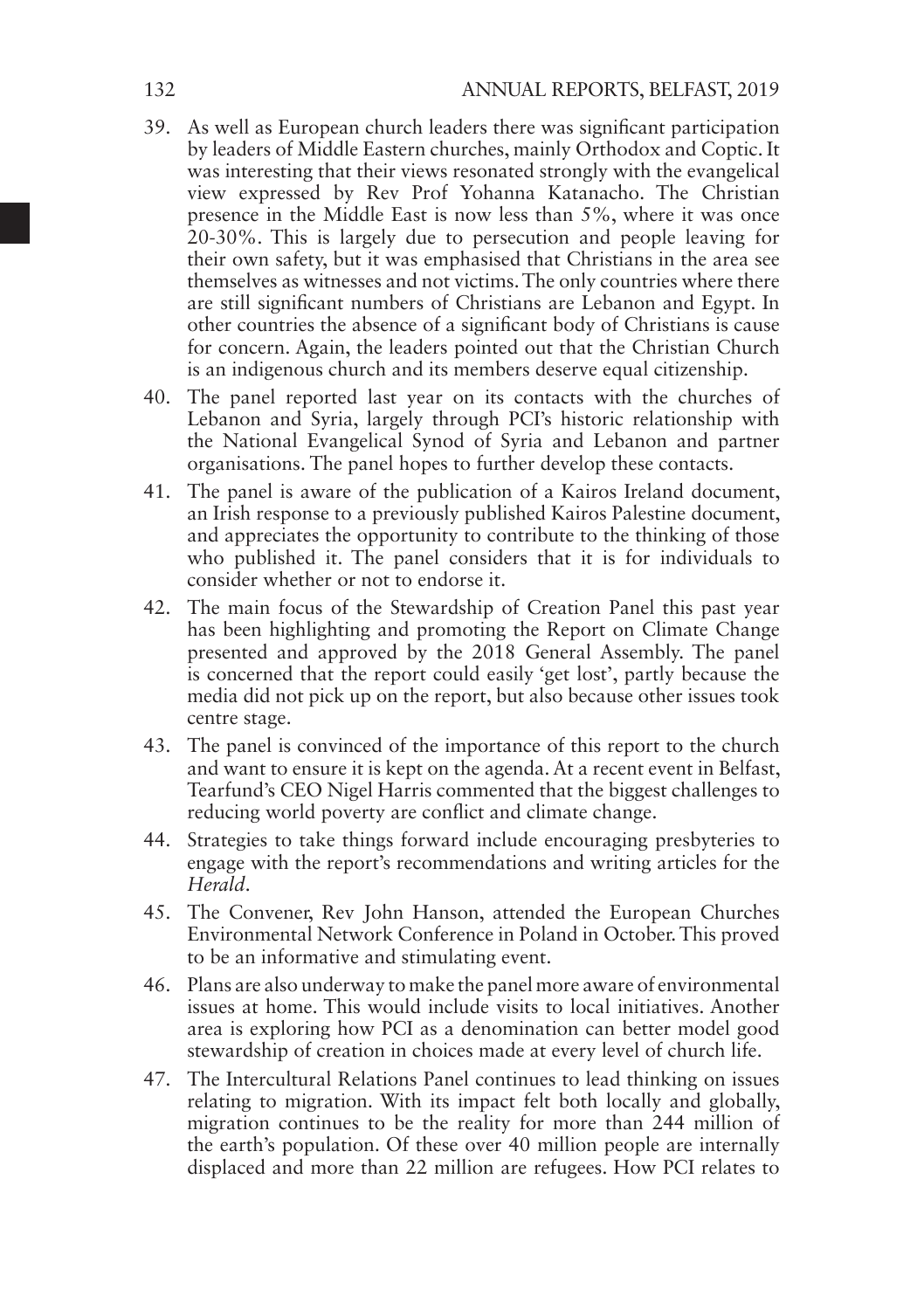those who have migrated, voluntarily and involuntarily, is a core aspect of discipleship.

- 48. The Bible reminds God's people that they have a responsibility to treat those who are far from home with the dignity and respect they would expect for themselves. "The foreigner residing among you must be treated as your native-born. Love them as yourself, for you were foreigners in Egypt. I am the LORD your God." (Leviticus 19:34)
- 49. Brexit uncertainty, political scapegoating and racially motivated prejudice and violence have contributed to a feeling of insecurity for many immigrants, especially in the UK. While encouraging engagement with migrants and welcoming them in Christ's name, the panel is not ignorant of the complexities of the wider immigration debate. The words of Jesus are instructive: "I am sending you out as sheep in the midst of wolves, so be wise as serpents and innocent as doves." (Matthew 10:16)
- 50. The work of the panel has focused on the completion of a Bible study resource that engages with migration through the lens of the Book of Ruth.
- 51. The convener of the Global Concerns Committee continues to coordinate a chaplaincy service for Larne House Immigration Detention Unit. Steps to extend this group and address a gender imbalance are presently being undertaken.
- 52. Northern Ireland continues to take Syrian refugees under the Vulnerable Persons Relocation Scheme. 1,258 have been given refuge as of 31 December 2018.
- 53. Following support from PCI and other churches, Embrace is taking steps to advertise for the post of development worker, initially on a part-time basis.
- 54. The committee has received with regret the resignation of the panel convener, Rev Helen Freeburn. Helen brought passion and valuable experience to the panel and deep appreciation is recorded for all her time and effort. Few people have to travel further to panel meetings!
- 55. The World Faiths Panel, convened by Rev Robin Quinn, continues to seek ways to 'lead the thinking' of PCI regarding other world faiths. The panel's report (See Appendix A) raises key themes, including PCI's doctrinal position; the challenge of today's ever-changing world; the need to better understand other world faiths; the challenge of going about building relationships with people of other faiths, and how to witness effectively and ethically to them.
- 56. The panel has embarked on some further work regarding how PCI members should understand, relate and witness to Muslims, has begun some introductory research into the foundations of Hinduism and is mindful of the importance of considering atheism and secularism in the spectrum of faiths.
- 57. The panel continues to see an important part of its task to be encouraging and enabling our congregations and church members to pray for the salvation of people of other faiths using the booklets, *30*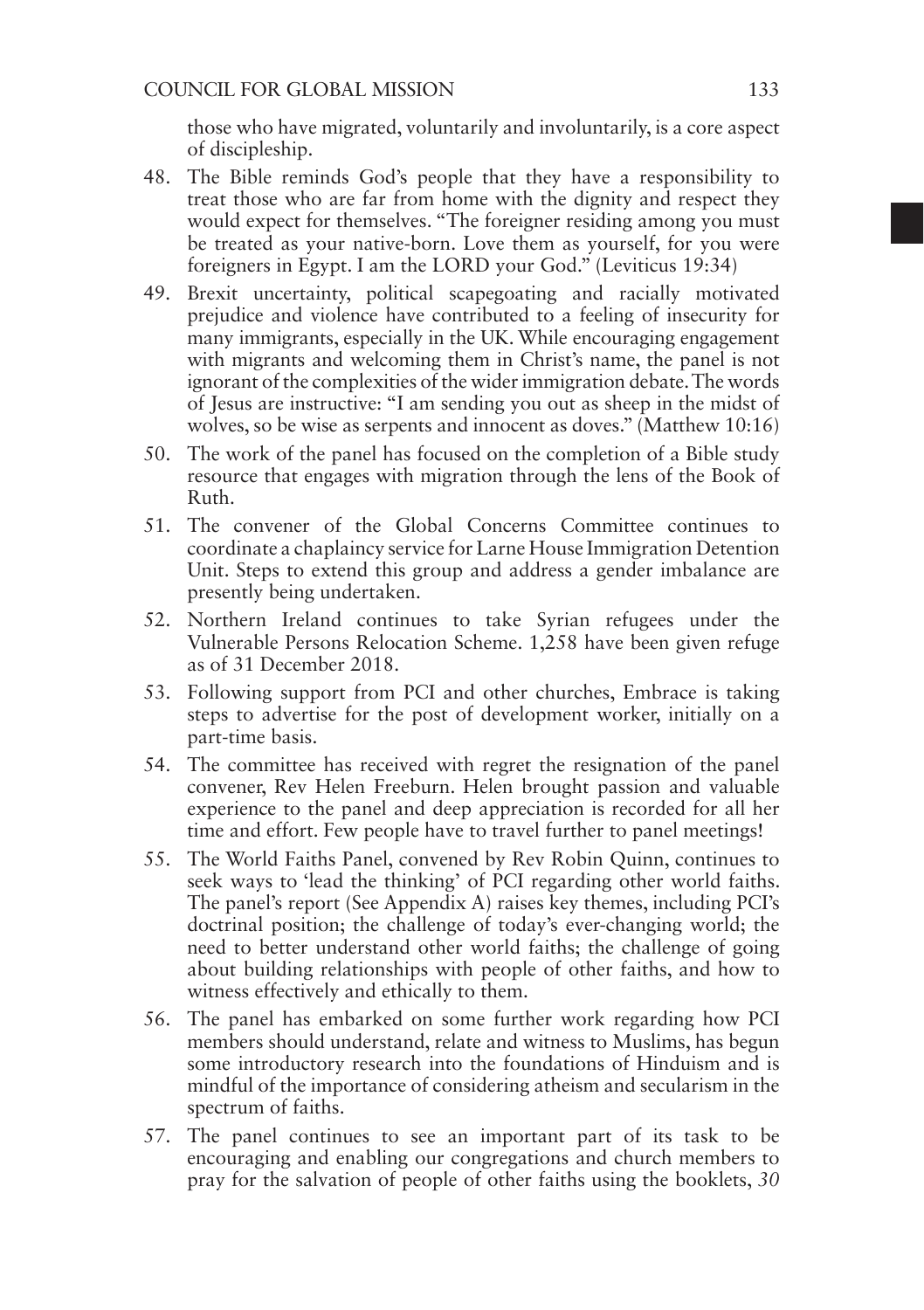*days of Prayer for the Muslim World* and *Hindu World Prayer Guide*, *15 Days of Prayer* produced by Interserve and others.

58. These prayer guides will be made available again this year, proposing that they be used during Ramadan (6 May to 4 June 2019) and Diwali (20 October to 3 November 2019) respectively, though their use need not be confined to these times.

RICHARD KERR, Convener

# WORLD DEVELOPMENT COMMITTEE

- 59. The 2018 World Development Appeal was launched on Tuesday 23 October 2018 under the strapline, Seeking Safety. This was the second year of a proposed four-year plan for the Appeal: a plan designed to enable the wider church to 'go deeper' in understanding the long-term nature of sustainable development work and the challenges which it might encounter on the ground.
- 60. The intention of this four-year plan, which began with the 2017/18 year, is to, in ongoing partnership with Tearfund and Christian Aid, link the four years together under an 'umbrella' theme: the challenges of sustainable development in fragile states, and to do so with a view to being able to deepen and widen understanding within the denomination of the difficult and long-term nature of the work of sustainable development, the fragile and fluid contexts within which it occurs, and the obstacles which can impede the work 'on the ground'.
- 61. The partner highlighted in the 2018 Appeal materials was the National Council of Christian Churches of Brazil (CONIC), which is seeking to confront and challenge gender-based violence and in particular to prevent and tackle gender-based violence against women, with an emphasis on the important role of faith communities in addressing the problem. The project highlighted was the Casa Noeli dos Santos safe house which acts as a gateway to enable women facing situations of gender-based violence to access the support and services they need to help them move forward with their lives. A short film was produced for general congregational use along with accompanying information and materials for use in the context of worship.
- 62. In line with the four-year map for the Appeal, funds from the 2018 Appeal will also be channelled to Tearfund's partner highlighted in the 2017 Appeal, Congo Initiative, at the Université Chrétienne Bilingue du Congo (UCBC) in the Democratic Republic of Congo, to empower vulnerable women by providing access to trauma counselling, third level education and skills in entrepreneurship.
- 63 The committee is pleased to report that at the meeting held on Thursday 7 February 2019 it was able to disburse £300,000 from the 2018 Appeal  $(£150,000$  each to Tearfund and Christian Aid). A total of £6,667 remaining in the Special Appeal for East Africa was divided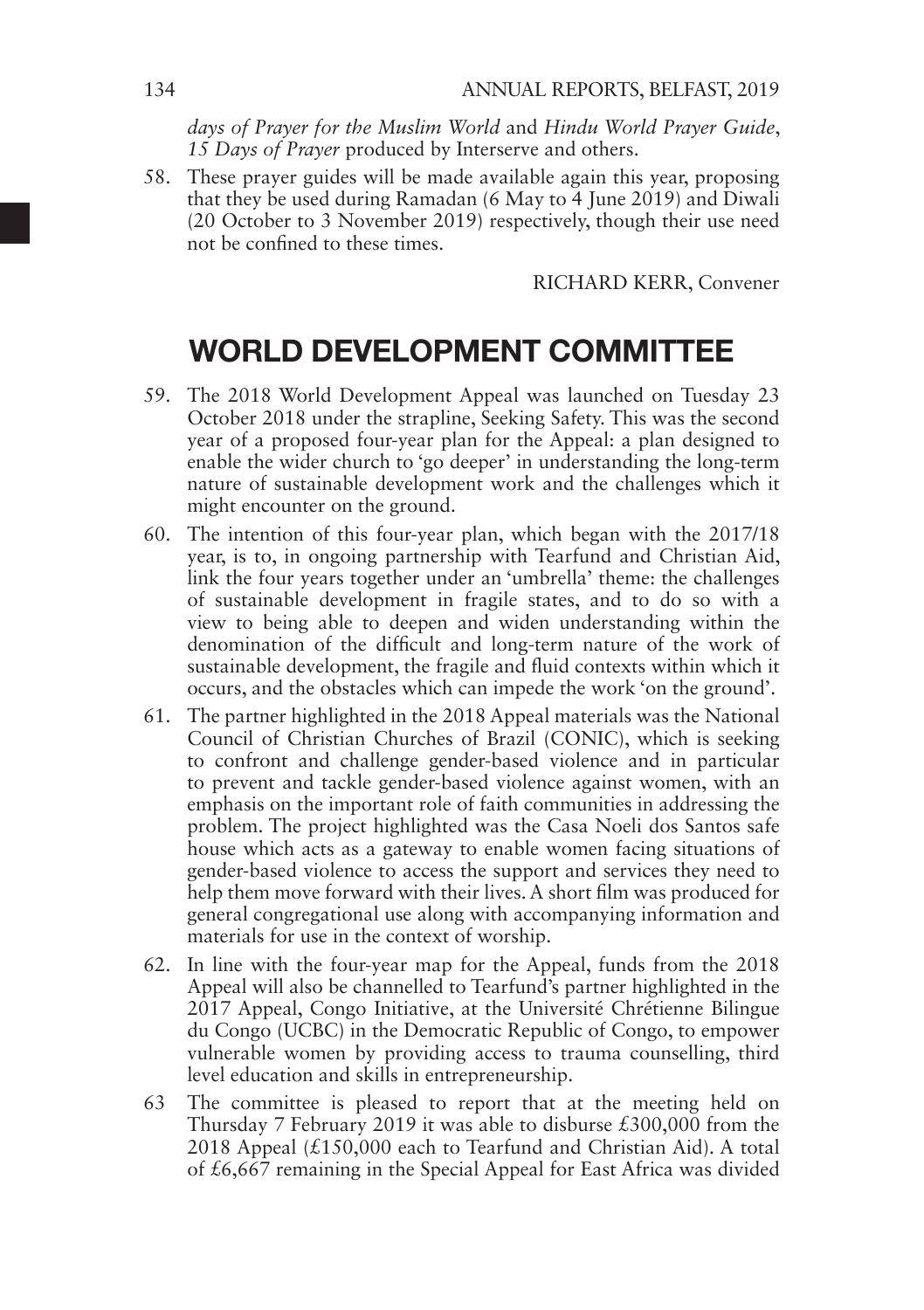three ways between Christian Aid, Tearfund, and the Presbyterian Church of South Sudan Relief and Development Agency.

- 64. The committee notes that a Special Appeal for Indonesia was launched by the Moderator on 5 October 2018 following the powerful earthquake and resulting tsunami which struck the island of Sulawesi on 28 September 2018 with devastating consequences. This Appeal had, as of 5 February 2019, raised a total of  $\hat{\ell}$ 319,031 which was divided three ways between partners working on the ground to provide humanitarian assistance –Tearfund, Christian Aid, and the Communion of Churches in Indonesia (CCI).
- 65. The committee further notes that a Special Appeal for Southern Africa was launched by the Moderator on 22 March 2019 in response to the devastation wrought by Cyclone Idai as it swept through the countries of Mozambique, Malawi, and Zimbabwe. Funds received will be channelled through our relief and development partners, Christian Aid and Tearfund, who are already engaged in longer term sustainable development work in the affected regions and are well-placed to direct additional efforts to the unfolding crisis, and also through our partner church, the Church of Central Africa Presbyterian (Blantyre Synod).
- 66. The committee expresses its warm gratitude to the congregations and individuals whose generous support of and interest in the work of sustainable development are both a constant encouragement and also a powerful witness to PCI's calling, as global disciples, to partner with God in the work, which he will ultimately complete, of 'pulling back' his creation towards the way he intended it to be.
- 67. Three Council for Global Mission partner church projects were also supported with appeal funding this year. The following grants were agreed:
	- (a)  $£5,000$  for 2018 (year 2 of a 3 year commitment) to the Consumers' Union Mart of the Protestant Church in Timor;
	- (b) £3,000 to the Presbyterian Church of East Africa for the Solai Dam Project;
	- (c) £20,202 to the Samburu Awareness and Action project of the Presbyterian Church of East Africa as it seeks to address the issues of female genital mutilation, early childhood marriage, and gender violence, primarily through a schools and community education programme.
- 68. As part of the committee's educative responsibility, work is ongoing on the preparation of a document offering responses to Frequently Asked Questions (FAQs) about the World Development Appeal. The Committee will also, through analysis of the World Development Appeal Survey outcomes, be reviewing its praxis and evaluating how it can best encourage congregations to 'go deep' and 'go wide' in their understanding of the work of sustainable development. An initial step towards broadening understanding of the reach of the World Development Appeal will be to supply details, each year, of all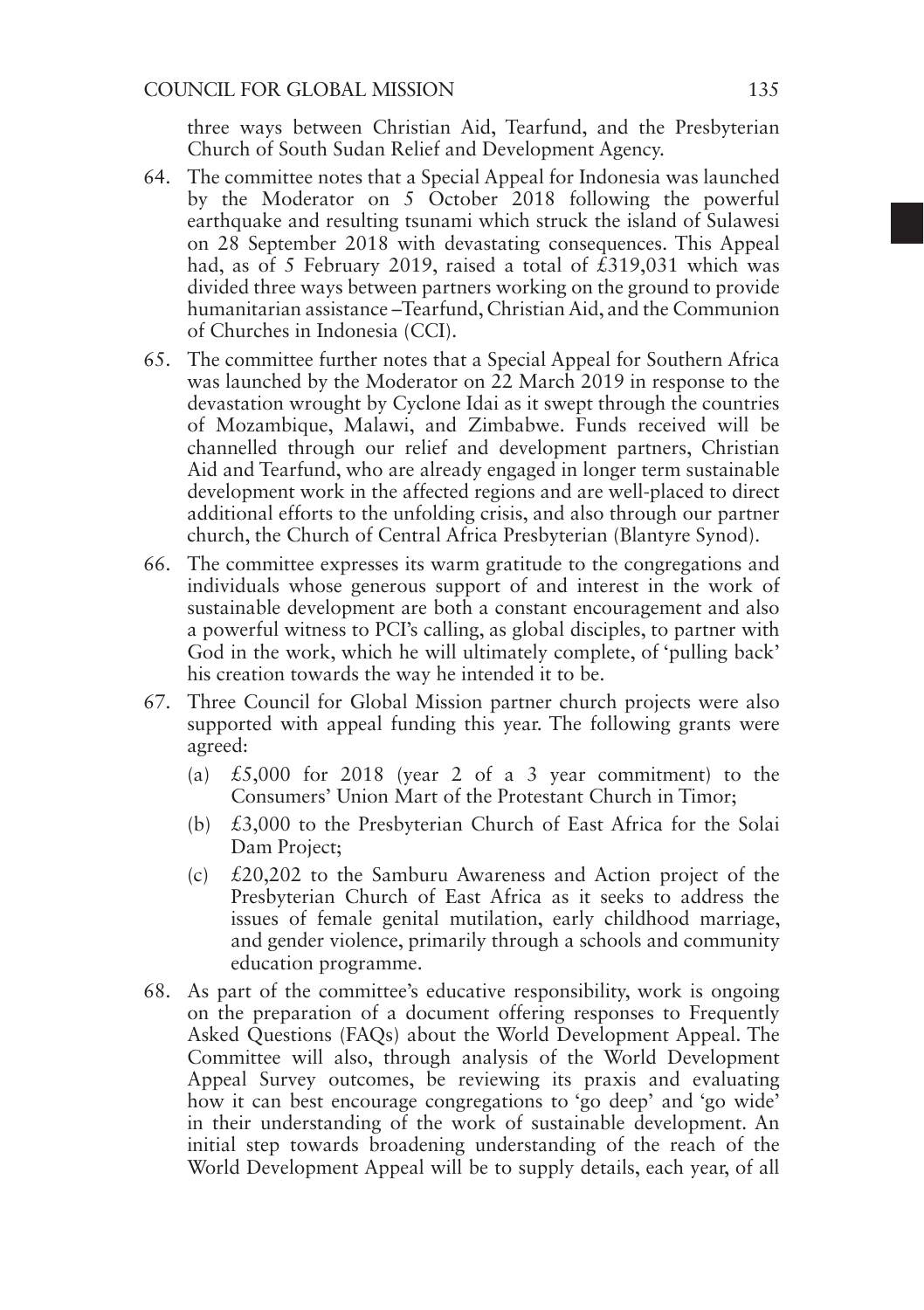projects, delivered through Christian Aid and Tearfund partners, that are supported through the appeal.

- 69. The 2019 Appeal will continue to add detail to the four-year map presented above, returning to consider the ongoing challenges facing the work of sustainable development in fragile states. The committee is engaged in planning how this might best be accomplished in the light of the current situation on the ground in the Democratic Republic of Congo. The launch of the 2019 Appeal is scheduled for Tuesday 22 October 2019 at 12.30pm, following a meeting of the Council for Global Mission.
- 70. In the meantime, the committee is grateful for the continuing prayers of the wider church as it continues to carry out and to develop the work with which it has been entrusted by the General Assembly, and it welcomes your interest.

FIONA FORBES, Convener

### GLOBAL MISSION WORKER PANEL

- 71. The Global Mission Worker Panel has met twice since the General Assembly meeting in June 2018. Reporting directly to the Council, the panel's key role is to provide advice and facilitate informed discussion on areas relating to human resources and member care guidelines for global mission workers.
- 72. **Global mission workers:** Panel members thank God for the global mission workers (GMWs) who, as his ambassadors, serve in 10 countries around the world; for those who have been commissioned as GMWs; for those whose overseas service has concluded; and for those who have passed on from earthly service.
- 73. Details of roles, locations, and global mission partners for those currently serving with the Council are found in Appendix B. On Sunday 24 February 2019, under the Integrate Programme of service, Chris and Rachel Humphries were commissioned by the Presbytery of Armagh for service in Portugal to take up roles in the church planting team of Comunidade Pedras Vivas in Porto.
- 74. Following their resignations from the Council, a Minute of Appreciation was recorded for each of the following: Steve Anderson who served in Spain from June 2014 until June 2018; David and Pamela McCullagh who served in Malawi from August 2013 until November 2018; and Alan and Tracey Johnston who served in Italy from January 2014 until January 2019. On 31 March 2019 Christopher and Nivedita Benjamin retired from 30 years of serving the Church of North India (in partnership with the Council) in London. The Moderator, Dr Charles McMullen, made a short visit to London to mark this occasion and to express the Council's appreciation for their years of service amongst Asians, especially in the Wembley area.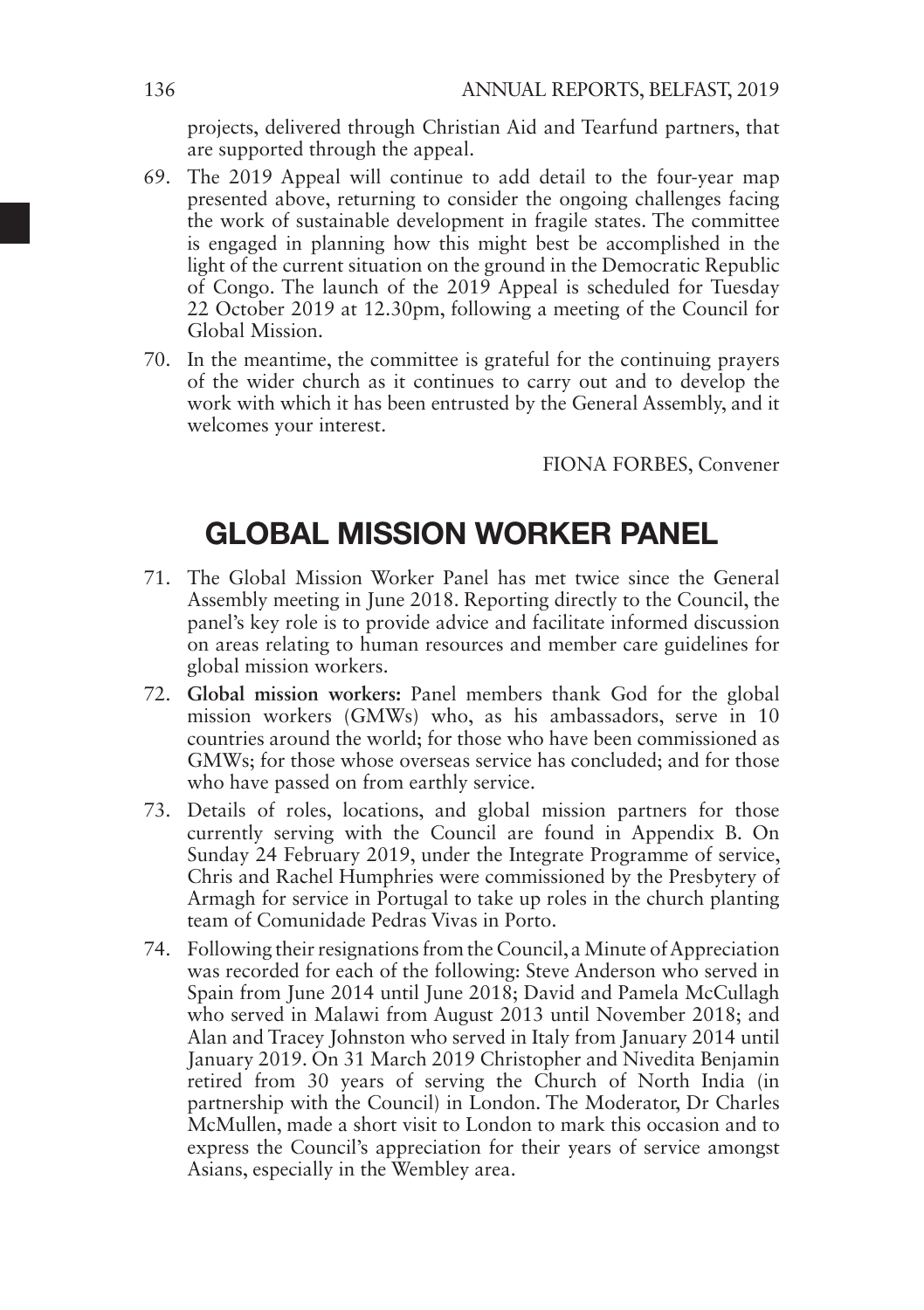- 75. **Memorial Minutes:** Noting sympathies expressed in respect of the following former missionaries were recorded by the panel: Rev Dr Robin H.S. Boyd served in India from 1951 to 1974 and died in June 2018; Mrs Phyllis Thompson served in Malawi from 1970 until 1983 and died on 25 June 2018; Mrs Sarah (Sally) Fleming served in Malawi from 1963 until 1973 and died on 25 July 2018; Mrs Patricia Holliday served in India from 1965 to 1973 and died on 11 October 2018; Mrs Lois Macpherson served in Malawi from 1971 until 1975 and died on 8 November 2018.
- 76. **Human resources and member care development:** The panel recommended the adoption of:
	- (a) The panel's name change to Global Mission Worker Panel;
	- (b) Changes to the initial 'setting-up home' grant;
	- (c) Changes to personal contents insurance for GMWs;
	- (d) New guidelines for the Let's Pray submissions from GMWs;
	- (e) An updated resource entitled Third Culture Kids: information/ resources for parents preparing to go…
- 77. **Medical and debriefing services:** The panel received a progress report on the provision of regular in-service medical check-ups and personal reviews for GMWs and approved the following recommendations:
	- (a) The Council continue to provide two types of debriefing;
	- (b) During home assignments HealthLink360 (in Scotland) will be the normal location for all GMWs to attend for personal review and medical check-up;
	- (c) Conduct a review analysing the various ways GMWs report/ interact/reflect on their work and who is/should be involved in each process.

VALERIE CLARKE, Convener

# GLOBAL MISSION PARTNERSHIP PANEL

- 78. The Global Mission Partnership Panel reports directly to the Council on the following areas: the norms or principles of engagement in global mission partnerships; policy and strategy including overseas visits and visits by partners to Ireland; grants for global mission partnership projects; maintenance of a database of global mission partnerships; ensuring PCI's mission engagement through global partnerships is adequately reflected in PCI publications and website; and providing advice and support on partnership matters for other PCI mission councils and the wider church.
- 79. In the course of the year, the designation of 'global mission partner' was considered and subsequently recommended for the following churches, institutions and organisations: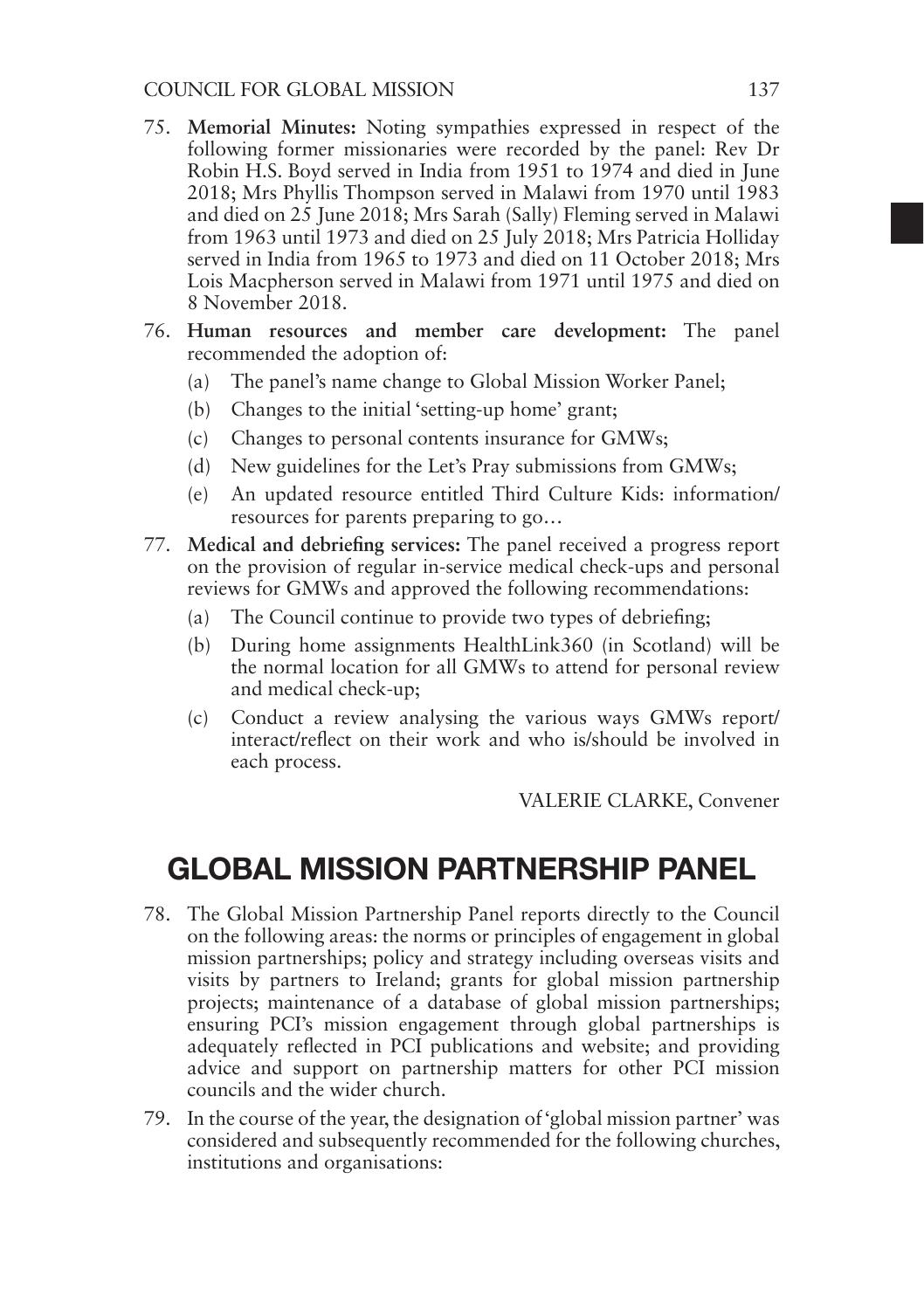- (a) Presbyterian Church of Myanmar (PCM) PCI's support is important to PCM and has taken the form of partnership grants and leadership development grants;
- (b) Association for Theological Education in Nepal (ATEN) Partnership grants have previously been given to allow ATEN to become self-sustaining in providing theological education to Nepali students;
- (c) Minority Focus (previously known as Focus Nepal) Partnership grants have previously been given to allow Minority Focus to fund the education of minority Christian students in Nepal;
- (d) St Petersburg Christian University (SPbCU), Russia Following an exploratory visit, partnership with SPbCU was recommended. It is the only well-established centre for theological education in Russia outside the Orthodox Church and provides training for students who come from significant distances. The Council of Global Mission has received a request to send a global mission worker to teach systematic and practical theology to PhD level, as there is currently no suitably qualified local candidate for this role.
- 80. **Grants 2019:** In the course of the year, the Council for Global Mission approved grants for partner projects totalling £57,080 covering 11 global mission partners in 10 countries.
- 81. **Website:** Work to update the partnership profiles in the PCI website is ongoing.
- 82. Visits to global mission partners already made or in the planning since the General Assembly 2018, and some of which may have already been referenced in the reports of other committees and panels:
	- (a) Rev Uel Marrs to London to meet with Edwin and Anne Kibathi on 24 June 2018.
	- (b) Miss Helen Johnston to London to visit Christopher and Nivedita Benjamin on 14 June 2018 and with the Moderator, Rt Rev Dr Charles McMullen on 12 March 2019.
	- (c) The Moderator, Rt Rev Dr Charles McMullen and his wife, Barbara, to Jordan to visit the Jordan Evangelical Theological Seminary from 11 to 21 August 2018.
	- (d) Rev Uel Marrs to Kenya, Zambia and South Africa from 28 August to 7 September to meet with the Presbyterian Church of East Africa, attend the General Synod of the Church of Central Africa Presbyterian, Zambia Synod and visit the Theological Education by Extension College, Johannesburg.
	- (e) Rev Uel Marrs to Basel, Switzerland from 12 to 15 September 2018 to attend the Eukumindo General Assembly and Study Day.
	- (f) Mrs Heather Clements (PW Overseas Vice President) and Mrs Pauline Kennedy (PW Development Officer) to Romania to visit Csaba and Ilona Veres, who are working alongside the Hungarian Reformed Church from 11 to 16 October 2018.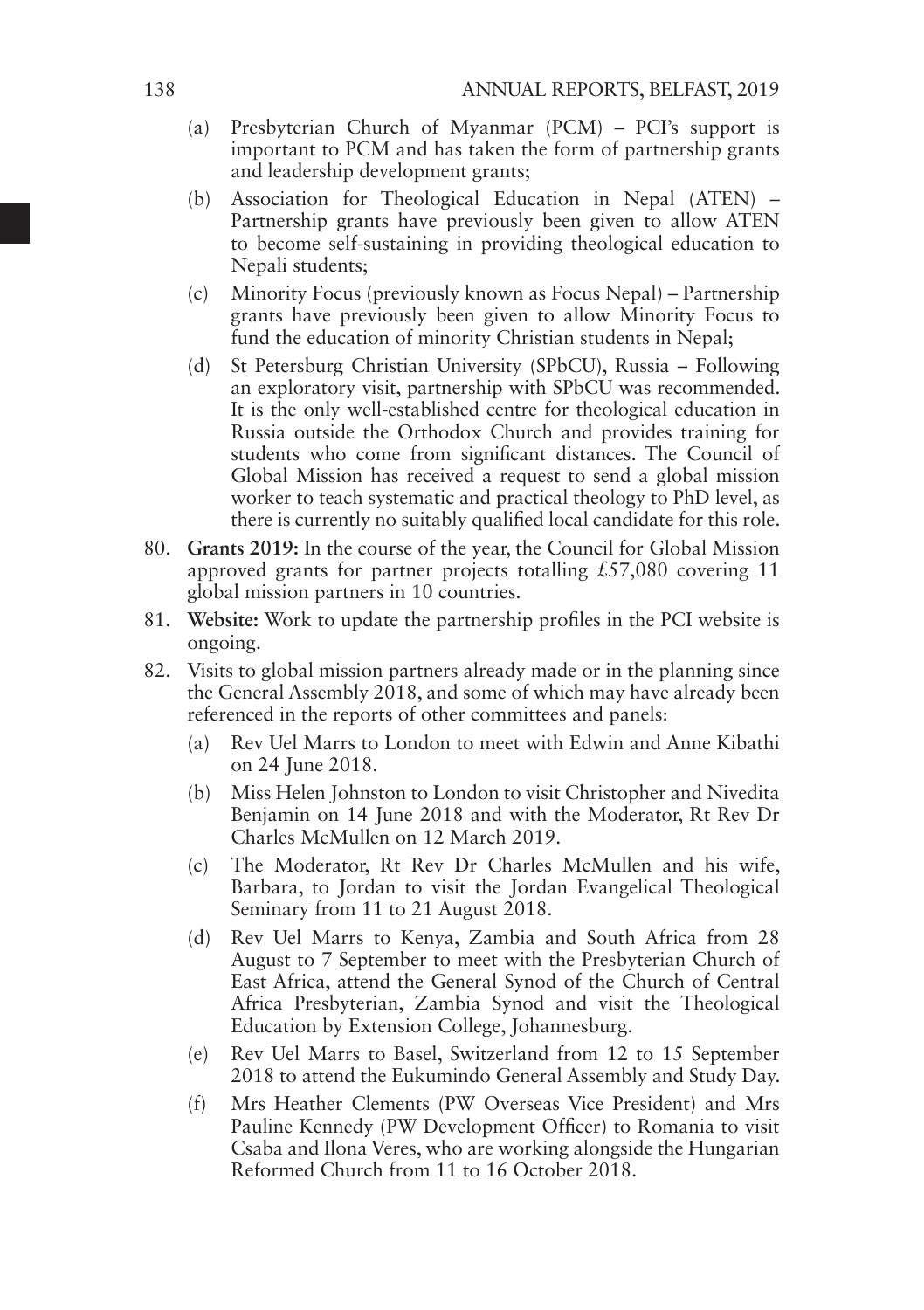- (g) Rev Robert and Mrs Christine Bell to Porto, Portugal in November 2018 to attend the inauguration of the first members to the Comunidade Pedras Vivas church plant.
- (h) Rev Brian and Mrs Jean Gibson to Kenya in 28 November to 11 December 2018 to attend the 120th anniversary celebrations of the Presbyterian Church of East Africa and visit Mukuyu Congregation.
- (i) Miss Helen Johnston and Mr Tim Mercer to Jordan in February 2019 to visit Jordan Evangelical Theological Seminary.
- (j) Rev Uel Marrs to St Petersburg Christian University in Russia from 11 to 16 January 2019, to explore a potential partnership.
- (k) Rev Uel Marrs to Kenya from 25 February to 1 March 2019 to attend a meeting of international partners with the Presbyterian Church of Sudan and South Sudan.
- (l) Rev Trevor Gribben, Rt Rev Dr Charles McMullen, Mrs Barbara McMullen, Rev Uel Marrs and Mrs Heather Clements to Greece from 18 to 21 March 2019 to explore a potential partnership with the Greek Evangelical Church.
- (m) Rev Uel Marrs to Frankfurt, Germany from 11 to 13 April 2019 for a meeting of the Eukumindo Executive Committee.
- (n) Mrs Pip Florit attended a partnership meeting with the Presbyterian Church of Myanmar in May 2019.
- 83. The following overseas visitors were hosted:
	- (a) Mphatso Nguluwe, Director of the Health Department of the Church of Central Africa Presbyterian, Livingstonia Synod, visited Ireland to undertake a programme of deputation from 2 October to 2 November 2018.
	- (b) Rev Dimitris Boukis, General Secretary of the Greek Evangelical Church, visited Belfast on 8 and 9 October 2018.

HEATHER CLEMENTS, Convener

### BUSINESS AND FINANCE PANEL

- 84. The Business and Finance Panel met on four occasions in the past year and reports as follows:
- 85. **Finance and Property:** The Council records its deep appreciation for the United Appeal funding received each year that makes possible so much of its work, together with the wholehearted support and generous grant received annually from Presbyterian Women. Council for Global Mission accounts for the year 2018 indicate a net deficit on the Income and Expenditure Account of  $(£322)$  which is very close to the budgeted figure. Having been pledged a grant from the United Appeal of  $\text{\pounds}1,065,000$  for 2019, the Council is requesting the same amount in its budget for 2020.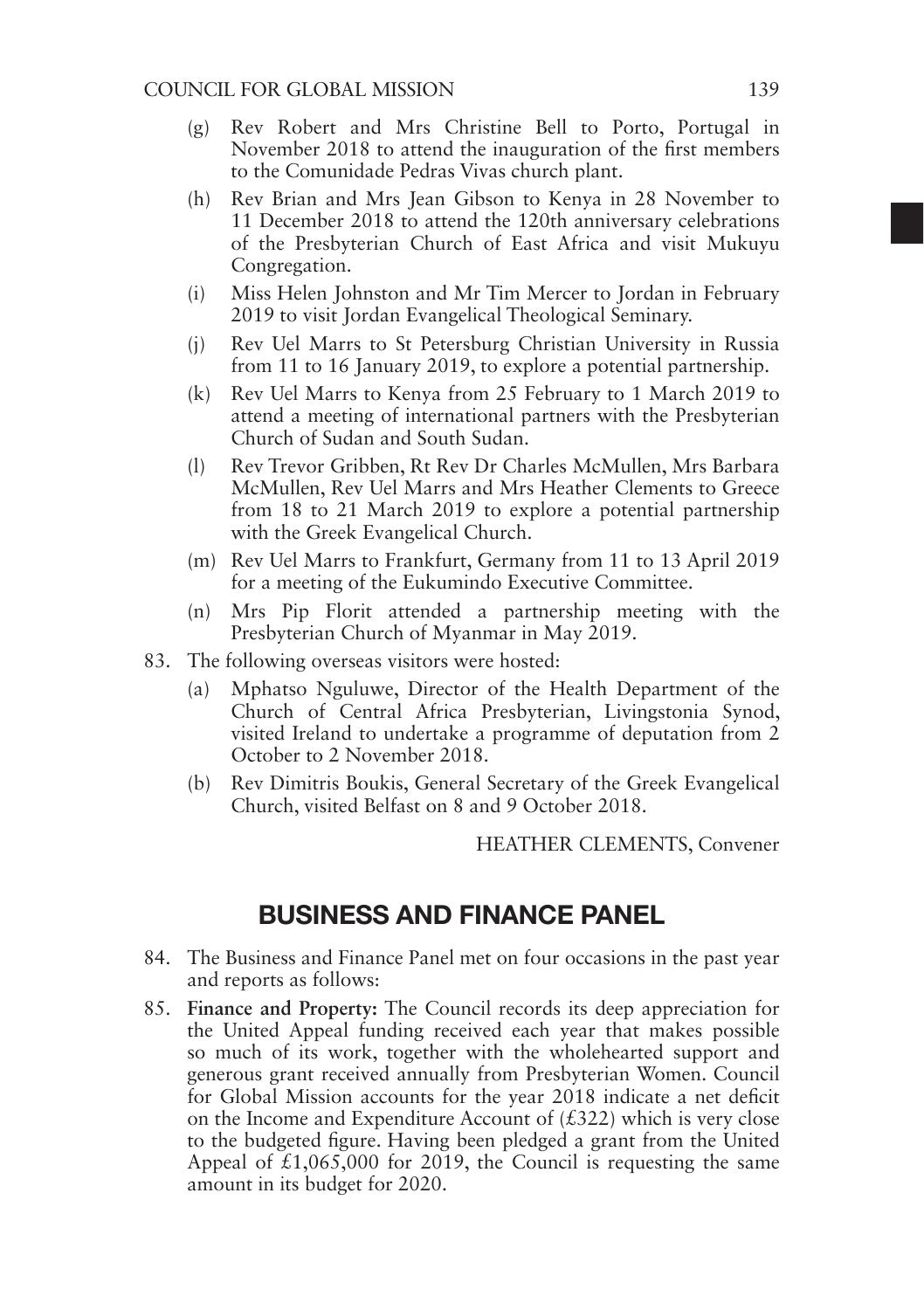- 86. The panel ensures the oversight, repair and maintenance of Council for Global Mission properties and has been reviewing the Council's mission property portfolio. The sale of its three existing properties in Belfast and London has been approved and it is anticipated that this will take place in the coming year raising total proceeds in the region of £1,195,000. It is planned that approximately £600,000 of this sum will be spent on two serviced apartments in order to meet the current needs of global mission workers on home assignment. Pending further review, it is proposed that the surplus of funds will be transferred to the Council's General Account over a period of 10 years to cover what has been a fairly constant overspend in the region of £80,000 per year.
- 87. **Mission Department staffing:** The Council is very grateful for the dedicated and faithful service of all Mission Department staff during what has been another busy year. Mission Departmental staff meetings and updates have been held periodically throughout the year.

LIZ HUGHES, Convener

### VISION BUILDING TASK GROUP

- 88. The Vision Building Task Group met on two occasions since the General Assembly 2018 and reports as follows:
- 89. The task group planned and facilitated a Global Mission Council Away Day which took place on 19 June 2018, benefiting from the skillful facilitation of Mrs Julie Hoey. It proved to be a positive and worthwhile occasion out of which arose a number of next steps.
- 90. The Council approved that its work is all about being:

#### **Global disciples sharing God's heart for the world**

- (a) Declaring good news
- (b) Demonstrating God's love
- 91. The following statements were drafted as straplines for the committees and panels of the Council, and referred to them for further consideration: *Global disciples reaching the unreached* – Outreach Ministries Committee; *Global disciples visioning lives transformed* – World Development Committee; *Global disciples equipping leaders* – Leadership Development Committee; *Global disciples highlighting opportunities* – Global Concerns Committee; *Global disciples developing partnerships* – Global Mission Partnership Panel; *Global disciples sending and supporting servants* – Global Mission Worker Panel; *Global disciples managing resources* – Business and Finance Panel.
- 92. Subsequently, at its October meeting, the VBTG set up two sub-groups to undertake a review of Council structures and communications.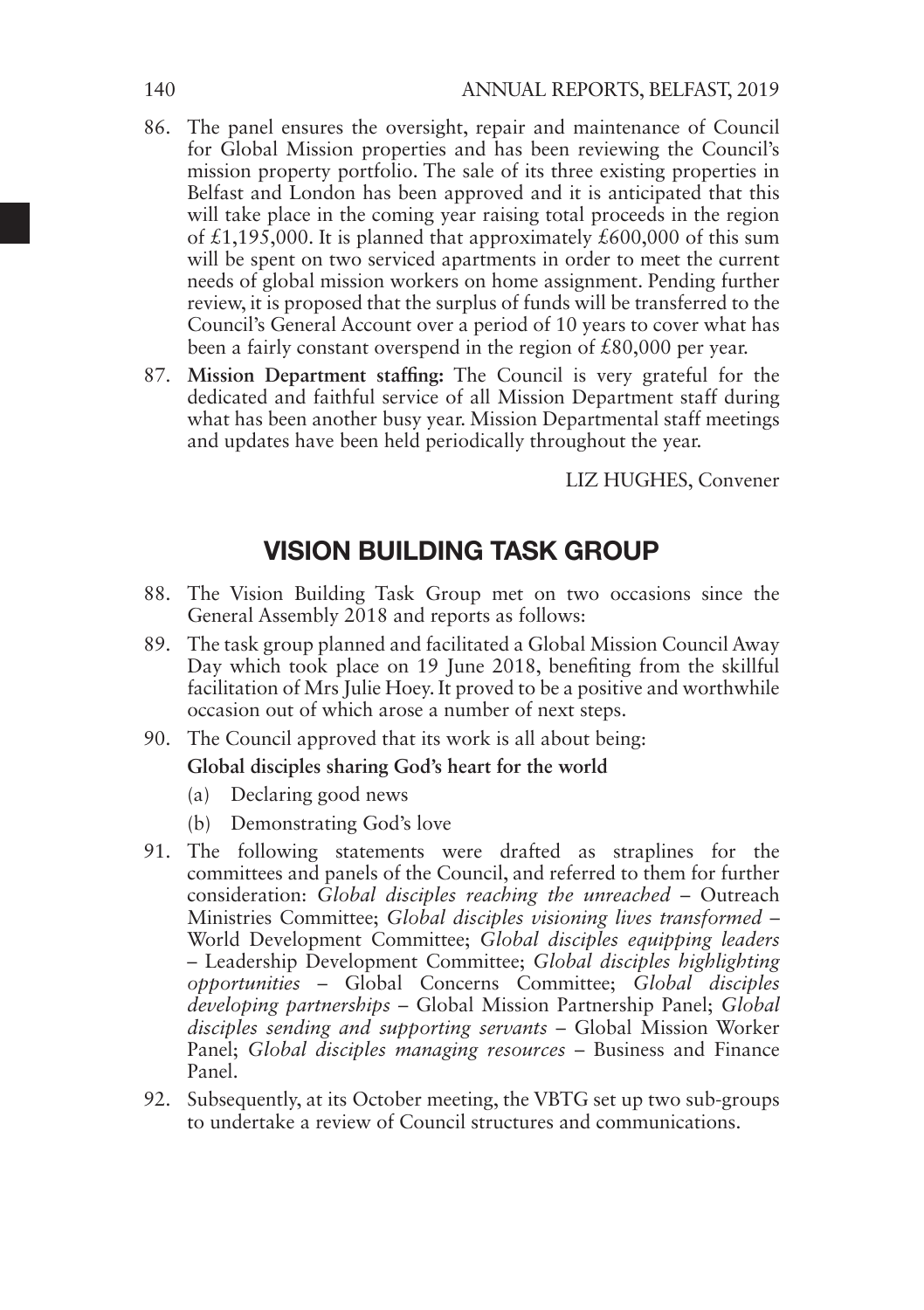- 93. **The Structures Review Sub-Group** was asked to review the current structure of the Council for Global Mission and propose any changes that would allow it to function more efficiently and effectively. This sub-group's report was subsequently submitted to and approved by Council and the General Council and is included in the General Council's report to the General Assembly 2019.
- 94. A **Communications Sub-Group** met and reported on its work. It was acknowledged that its report contains a great deal of good material and was moving in the right direction, not least by setting out a joint strategy between the Council for Global Mission and the Council for Congregational Life and Witness for reaching congregations. The recommendation was that the sub-group make minor adjustments to the report and give further thought to how communication might be improved within the Council.

#### LIZ HUGHES, Convener

### APPENDIX A

#### PCI and its mission in a multi-faith society

We read in Acts 8:7, "Those who had been scattered (by persecution) preached the word wherever they went." So the words of our Risen Lord, "you shall be my witnesses in Jerusalem, and in all Judea and Samaria, and to the ends of the earth" (Acts 1:8) began to be fulfilled.

Today in the sovereignty of God the peoples of the world have come to Ireland and there are multi-cultural, multi-faith communities, literally on the doorstep. Thus the Christian church needs a renewed confidence in its message and a similar confidence to adapt its methods so that the gospel message is effectively communicated.

#### Understanding PCI's mission in today's world

Irish Presbyterians need to strengthen their confidence in the foundations regarding what they believe, who they are, what they are called to be and do, and then be challenged to face the question of the cost and commitment involved in Christian discipleship.

Confronted with other faiths we affirm:

(a) That 'in the unity of the Godhead there are three persons, having one substance, power and eternity; God the Father, God the Son, and God the Holy Spirit' cf WCF Chapter 2.3. Any other god is not the God PCI believes in and proclaims.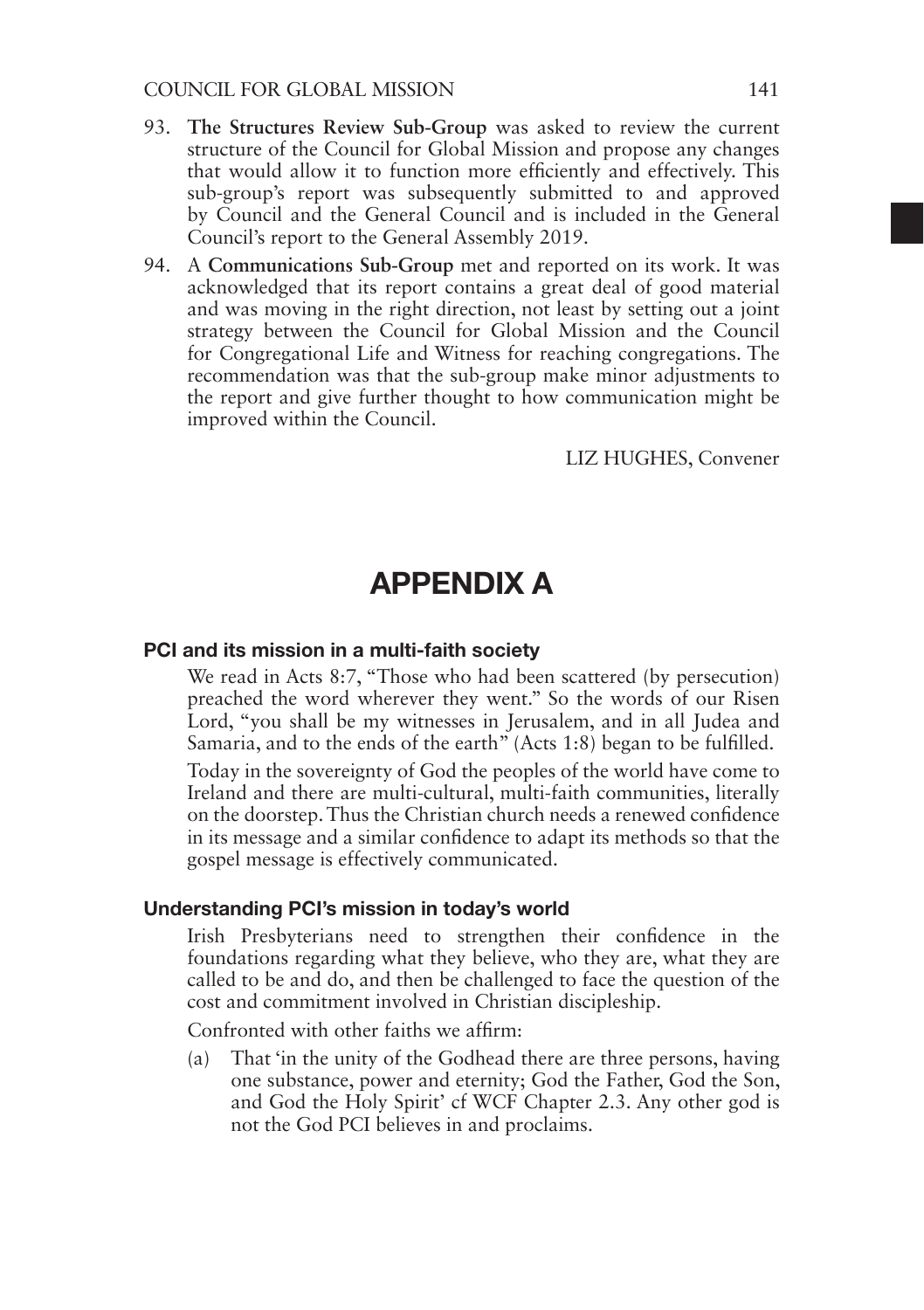- (b) That the Church is those 'gathered into one under Christ, the Head. The Church is his body and spouse, who fills all in all…the visible church consists of everyone in the world who professes the true religion, together with their children. The visible church is the kingdom of the Lord Jesus Christ and the house and family of God, outside of which people cannot ordinarily be saved' (WCF Chapter 25.2/3)
- (c) That salvation is as Acts 4:12 declares, "salvation is found in no one else, for there is no other name under heaven given to mankind by which we must be saved", that Name is Jesus.

Thus as a denomination PCI have a confidence in God, a deep joy in salvation in Christ, a clear conviction about our calling as God's people to proclaim God's kingdom, to love and serve all people, to steward and sustain the beauty and bounty of the Lord's creation, to seek God's honour everywhere and among all, now and always. This is our amazing privilege.

The people of the world's major faiths and cults are seeking what is true, good and satisfying, if not always in the right places. Being people, made in God's image, for whom Christ died, PCI members must share the gospel with them in the context of home as well as in distant places.

The Presbyterian Church in Ireland has a calling to live and serve in Jesus' name, with a spirit of humility, an attitude of service, a willingness to listen, a capacity to understand others yet an undiminished confidence in the gospel of Christ to meet the needs of all, just as PCI members, together as part of his church, have experienced.

#### How PCI members must be equipped for mission

PCI must address the issues raised above by considering:

- (a) How to achieve and maintain humility, "the mind of Christ" (Phil 2:5), while believing, living and proclaiming the exclusive way of salvation;
- (b) How to find ways of naturally serving people in their complete personhood, while not losing sight of their spiritual and eternal need;
- (c) How to genuinely listen to people and not lose our eagerness to speak of Jesus Christ and his offer of salvation;
- (d) How to develop an increasing capacity to understand and respect the situation, mindset, world view and aspirations of others;
- (e) How to be patient, prayerful and persevering, 'waiting on' God's Spirit to do his work;
- (f) How to love as Christ loves, be willing for the cost, challenge falsehood and idolatry, yet remain winsome.

PCI needs to address how to put feet on these words and be sure that her thinking and acting are changing in the right ways, constantly seeking to be Christ-like and engage in mission in today's world.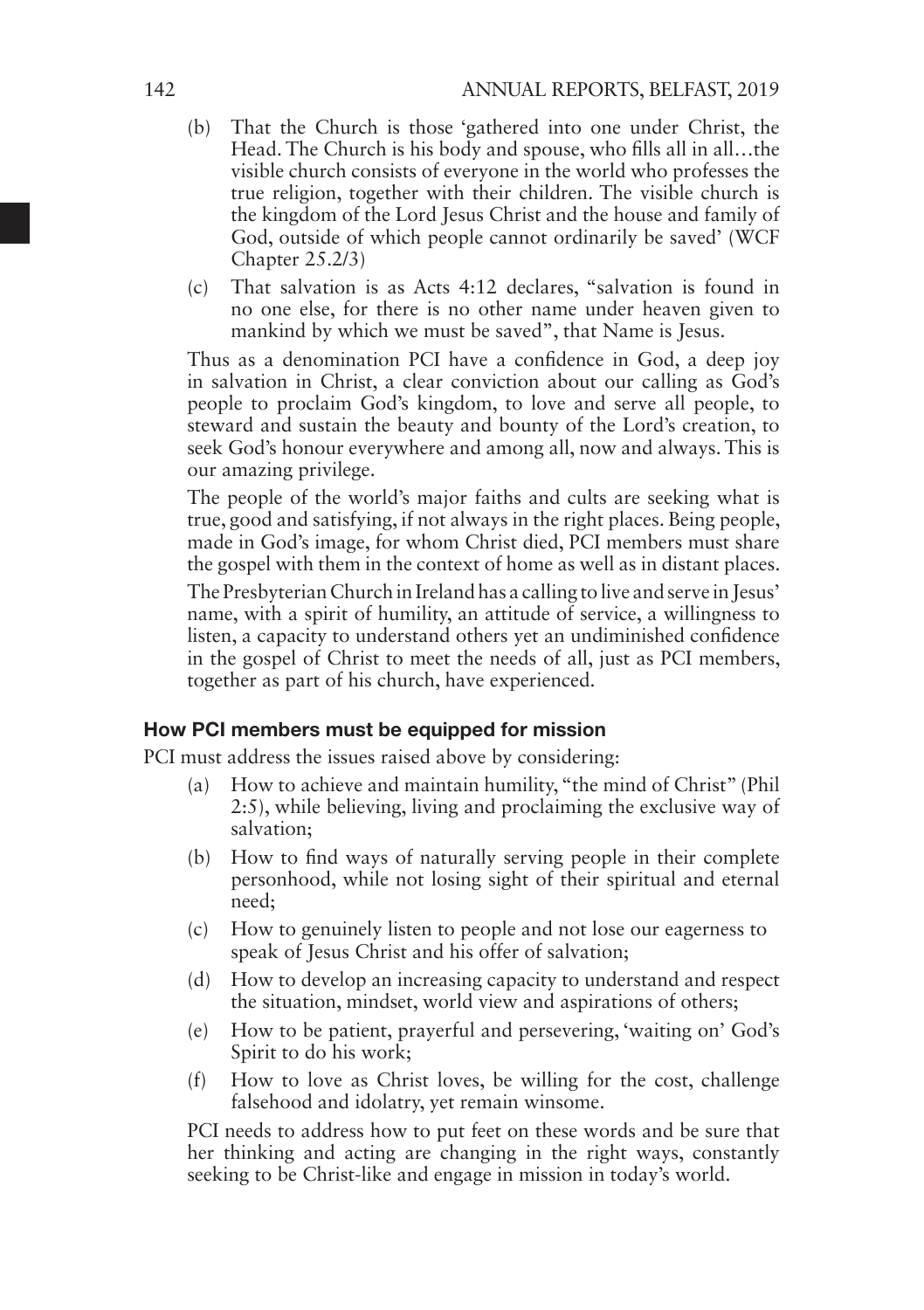#### PCI must explore and take forward the changes that are required

There is a need for PCI to embark on a journey to discover the changes God is calling her to make at this time. The World Faiths Panel seeks to encourage PCI through its councils to go on this journey and to grapple with how best to share the gospel, given its exclusive nature, with people of other faiths, both in our increasingly multi-cultural, multi-faith society and to the ends of the earth.

This has implications for the envisioning, training and equipping of ministers, global mission workers, congregational officers, organisation leaders, and our church membership as a whole. The changes will influence the welcome and worship in PCI meeting houses, the range of provisions through congregational organisations, the pastoral care provided, the methods and places of outreach and the way in which PCI communicates in the public domain. It will involve a top-down and a bottom-up approach.

Engaging with people of other faiths in the name of Jesus Christ should be an extension of the confidence we have in the gospel and its capacity to transform lives and situations.

### APPENDIX B

#### GLOBAL MISSION WORKERS

*Global mission workers: the names, spheres and category of service are listed below and are to be taken together with the Global Mission Worker Panel Report.*

### INTEGRATE PROGRAMME – service of two or more years

| <b>Brazil</b>          |      |                                                                           |
|------------------------|------|---------------------------------------------------------------------------|
| Naomi Keefe            | 2004 | Outreach programme, The<br>Presbyterian Church of Brazil (IPB),<br>Recife |
| <b>Great Britain</b>   |      |                                                                           |
| Edwin and Anne Kibathi | 2009 | Ministry among East Africans in east<br>London                            |
| Kenya                  |      |                                                                           |
| Stephen and            | 1985 | Outreach and development work,                                            |
| Angelina Cowan         | 1989 | Presbyterian Church of East Africa<br>(PCEA), Tuum                        |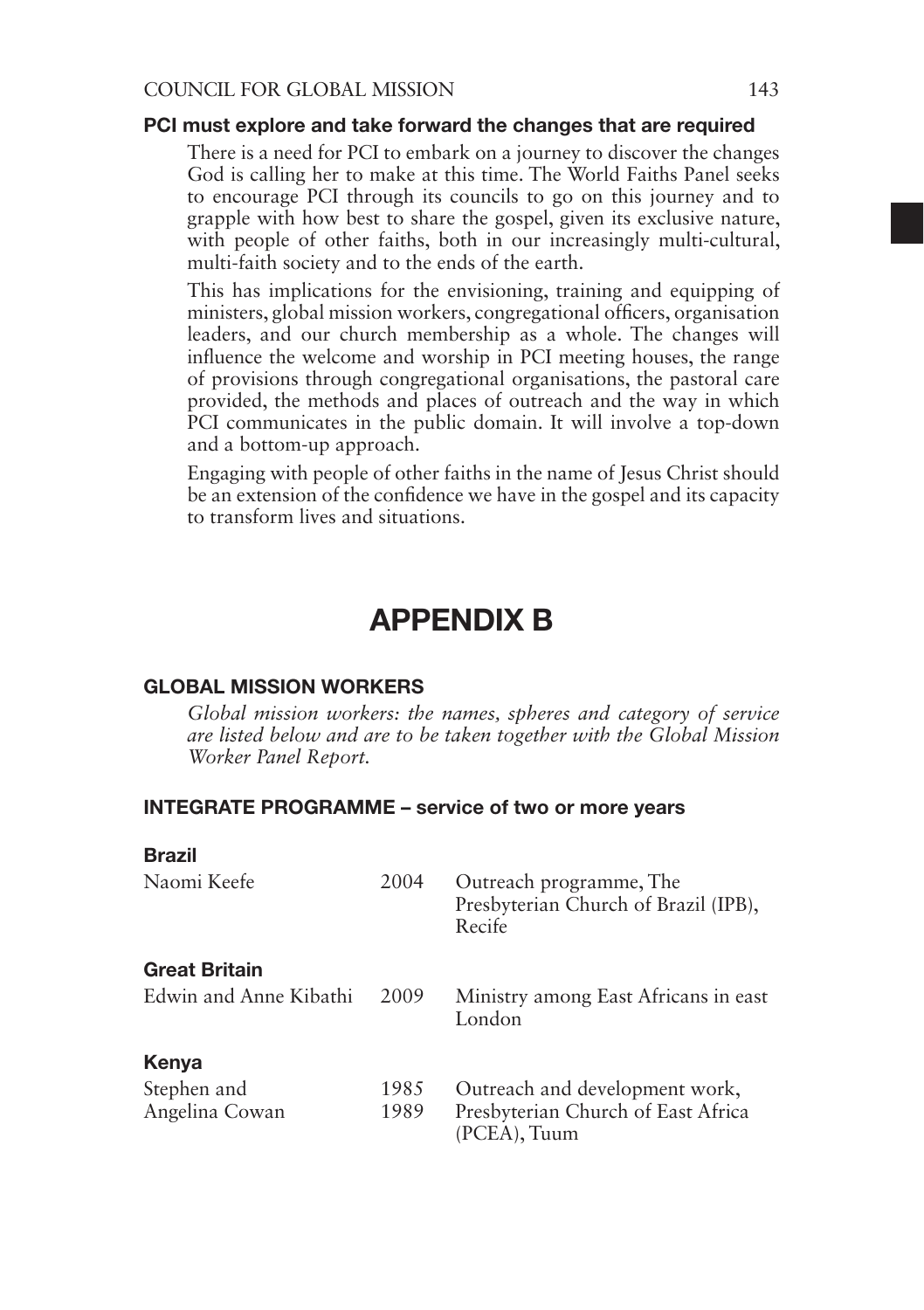| 144                              |      | ANNUAL REPORTS, BELFAST, 2019                                                                                                               |
|----------------------------------|------|---------------------------------------------------------------------------------------------------------------------------------------------|
| Naomi Leremore                   | 1991 | Development of Theological<br><b>Education by Extension</b><br>materials, PCEA, Nairobi                                                     |
| Gary and Mary Reid               | 2000 | Outreach and development work,<br>PCEA, Olkinyiei                                                                                           |
| <b>Malawi</b>                    |      |                                                                                                                                             |
| Volker and JinHyeog<br>Glissmann | 2010 | Consultant to Theological Education<br>by Extension in Malawi (TEEM),<br>Zomba                                                              |
| Lyn and Johnny Dowds             | 2011 | Doctor, DGMH, Church of Central<br>Africa Presbyterian (CCAP)<br>Livingstonia Synod, Livingstonia                                           |
| <b>Middle East</b>               |      |                                                                                                                                             |
| Two global mission workers 2016  |      | Theological education                                                                                                                       |
| <b>Nepal</b>                     |      |                                                                                                                                             |
| Peter and<br>Valerie Lockwood    | 2012 | Programme Advisor<br>United Mission to Nepal (UMN),<br>Kathmandu                                                                            |
| Peter and                        | 2017 | <b>Integral Development Advisor</b>                                                                                                         |
| Jayne Fleming                    |      | UMN, Kathmandu<br>Teacher, Kathmandu International<br><b>Study Centre</b>                                                                   |
| Portugal                         |      |                                                                                                                                             |
| James and Heather<br>Cochrane    | 2008 | Church planting - Comunidade<br>Pedras Vivas, Christian Presbyterian<br>Church of Portugal (ICPP) in Senhora<br>de Hora, Porto (since 2013) |
| Chris and Rachel<br>Humphries    | 2019 | Church planting - Comunidade<br>Pedras Vivas, Christian Presbyterian<br>Church of Portugal (ICCP) in Senhora<br>de Hora, Porto              |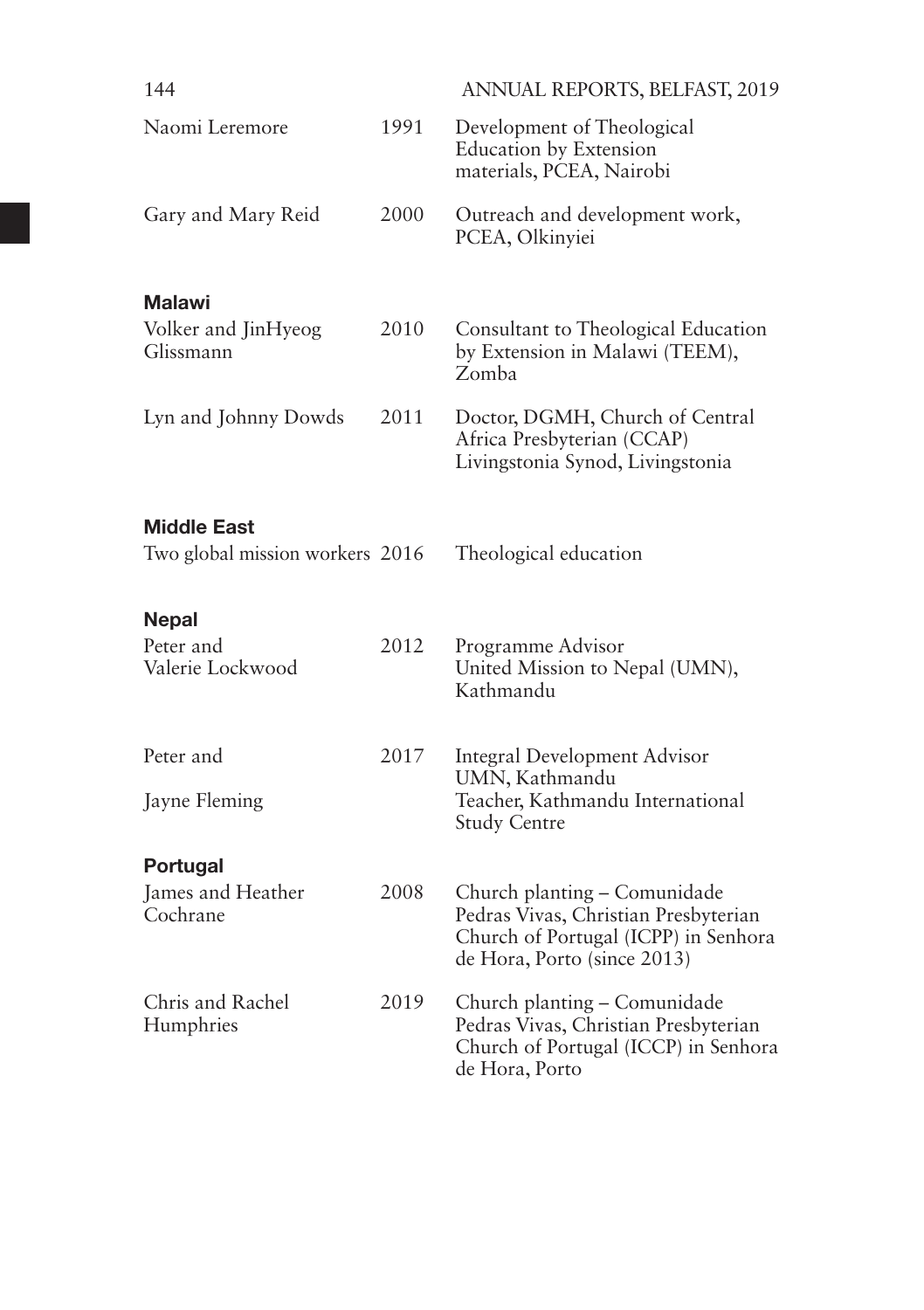| <b>Romania</b>        |      |                                                                                                                    |
|-----------------------|------|--------------------------------------------------------------------------------------------------------------------|
| Csaba and             | 2001 | Coordinator – SERVANT Mission<br>and of Diakonia, Cluj                                                             |
| Ilona Veres           | 1993 | Mera children's project                                                                                            |
| <b>Spain</b>          |      |                                                                                                                    |
| Derek and Jane French | 2000 | Student outreach with Grupos<br>Bíblicos Unidos (GBU), Bilbao                                                      |
| <b>Zambia</b>         |      |                                                                                                                    |
| Diane Cusick          | 1995 | Early Childhood Development Officer,<br>Church of Central Africa Presbyterian<br>(CCAP) Zambia Synod (since 2016). |

# APPENDIX C

### Global Mission Partnerships

*PCI is currently engaged in global mission partnership with the following churches, institutions and agencies:*

#### Europe

- The Christian Presbyterian Church of Portugal
- The Evangelical Reformed Church of Latvia (including the Baltic Reformed Theological Seminary)
- Faculté Jean Calvin, France
- Grupos Biblicos Unídos, Spain
- The Hungarian Reformed Church, in Hungary, Romania, and Ukraine

#### **Africa**

- The Church of Central Africa Presbyterian, Blantyre, Livingstonia, and Nkhoma Synods, Malawi
- Scripture Union, Malawi
- Theological Education by Extension, Malawi
- The Church of Central Africa Presbyterian, Zambia Synod
- The Presbyterian Church of East Africa, Kenya
- The Presbyterian Church of South Sudan and Sudan (including the Presbyterian Relief and Development Agency, Nile Theological College, and Giffen Institute of Theology)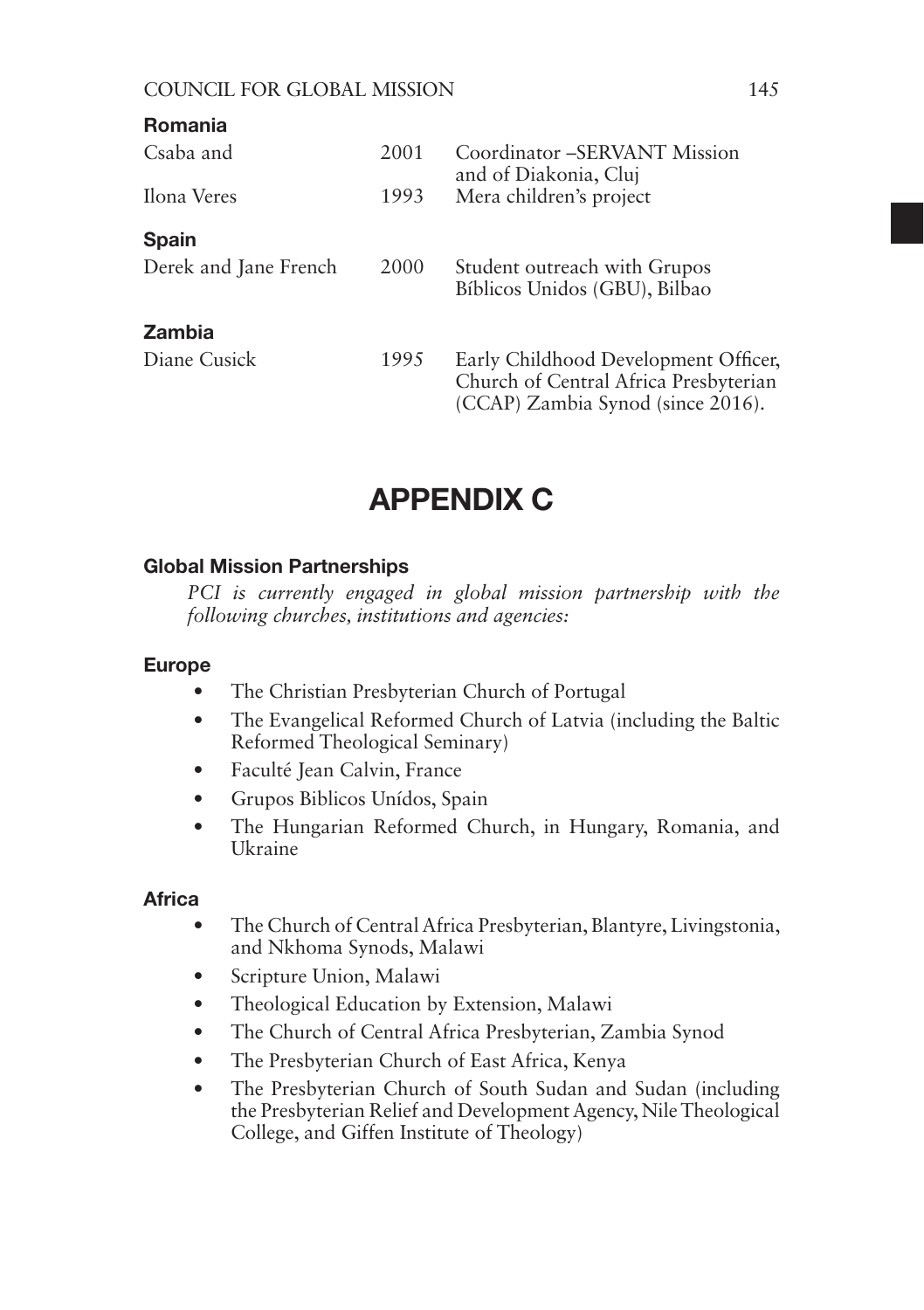### Middle East

- (a) Jordan Evangelical Theological Seminary
- (b) The National Evangelical Synod of Syria and Lebanon (including the Near East School of Theology)

### Asia

- The Christian Church of Sumba, Indonesia
- The Evangelical Christian Church of Halmahera, Indonesia
- The Evangelical Christian Church of Timor, Indonesia
- The Church of North India
- The Presbyterian Church of Pakistan (including Gujranwala Theological Seminary)
- United Bible Training Centre, Pakistan
- United Mission to Nepal
- Association for Theological Education, Nepal
- Minority Focus, Nepal
- The Presbyterian Church of Myanmar

### Caribbean and Latin America

• The Presbyterian Church of Brazil

# **RESOLUTIONS**

- 1. That the General Assembly encourage the Council for Global Mission to continue to actively provide a lead in thinking regarding issues of global concern, not least both with regard to those issues affecting PCI's global mission partners and those which impact communities in Ireland.
- 2. That the General Assembly recognise the potentially valuable insights of both PCI's global mission partners and global mission workers in helping PCI develop its strategies for engaging with, and witnessing to, people of other faiths in the increasingly pluralist Irish society of today.
- 3. That the General Assembly give thanks for the promotion of Leadership Development in many places around the world and commend those Leaders in Training supported by PCI to the prayers of the Church, that they may grow as disciples of Christ, balance the demands of study, family life and ongoing ministry, and receive practical help where necessary, especially with language learning and processing of visas.